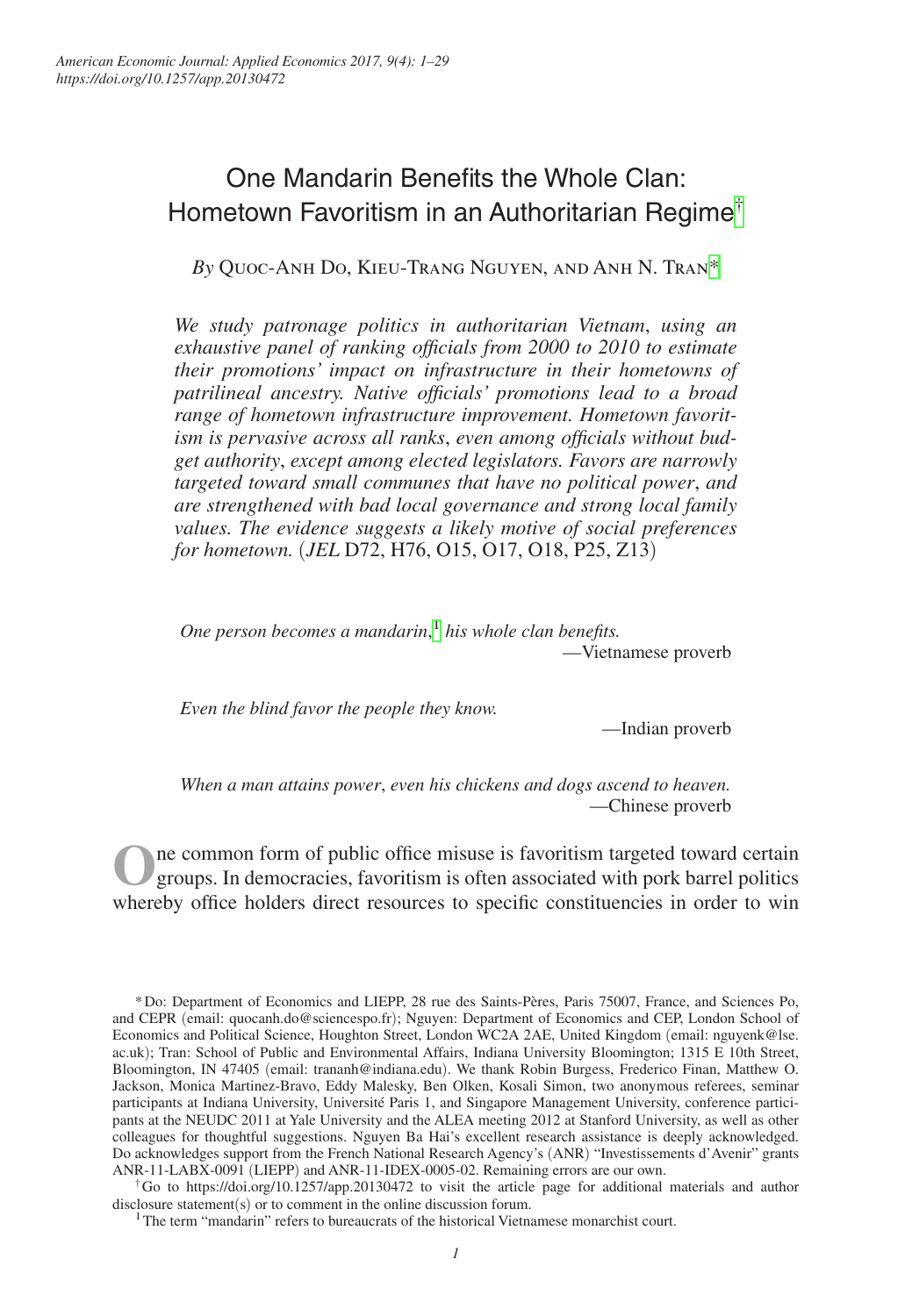their votes and political support for reelection.<sup>[2](#page-1-0)</sup> In contrast, in authoritarian regimes where the state is barely accountable to voters, politicians do not gain power via competitive elections. To get appointed to an office they need to please their superiors rather than any other group of citizens. Without electoral incentives, different questions on favoritism under dictatorship arise. Do appointed officials favor any group of citizens, and which ones? Which officials, at which ranks, can direct public resources toward favored groups? How is favoritism actually exercised? What are the motives of favoritism when elections do not matter? Those issues of "who gets what, when, how" are central to the study of politics (Lasswell 1936), hence, of high necessity to understanding the functioning and development of autocracies.

In contribution to those questions, this paper investigates hometown favoritism under autocracy across a spectrum of office holders, highlighted by the relationship between their new promotions and new public infrastructures in their ancestral hometowns. We provide empirical characteristics of hometown favoritism regarding its prevalence below the top leadership, the breadth of its targets, its scope across types of infrastructure, and the local characteristics that can predict its strength.

Hometown favoritism in dictatorship has traditionally been recounted through a host of anecdotal examples of excessive favors that dictators bestow on their hometowns. Sirte, Libya was a small unknown village until the early 1970s when it received massive government investments, and eventually became home of the Libyan parliament and most government departments after 1988 (Maher 2004). The town was not chosen at random. It was the birthplace of Colonel Muammar Gaddafi, Libya's autocrat for 42 years. In a similar spirit, Côte d'Ivoire's president Félix Houphouët-Boigny established his tiny birth town of Yamoussoukro as the capital, and showered it with record-breaking behemoth infrastructures (*Economist*  2012); Zaire's notorious dictator Mobutu Sese Seko created a "jungle paradise" in his remote ancestral hometown Gbadolite (Smith 2015); and Sri Lankan Prime Minister Mahinda Rajapaksa flooded his tiny rural birth district Hambantota with extravagant projects (Bengali 2015), to name but a few. Guided by those examples, recent studies have shown evidence of country leaders' favoritism toward their birth regions (Hodler and Raschky 2014, Dreher et al. 2015) and ethnic groups (Burgess et al. 2015, Kramon and Posner 2016, Franck and Rainer 2012, De Luca et al. 2015).

In contrast, little empirical evidence is known concerning favoritism beneath dictators, mainly due to three major obstacles. First, systematic administrative data on ranking officials in authoritarian societies, especially related to their potential targets of favoritism, are often too sensitive to obtain or collect. Second, when the target group is sufficiently large and could be envisaged to provide significant political support, such as in the case of favoritism toward a major ethnic group, there is naturally a possible reverse causation channel from favors to officials' promotions,

<span id="page-1-0"></span><sup>&</sup>lt;sup>2</sup>Since Ferejohn (1974), the large body of evidence of this central topic in the political economy of resource distribution, as surveyed in Golden and Min (2013), has mostly considered the quid pro quo nature of favoritism toward concentrated groups of beneficiaries that provide political support in elections (as modeled by Weingast, Shepsle, and Johnsen 1981). Notable empirical evidence includes Levitt and Snyder (1995) in the United States; Besley, Pande, and Rao (2012); Chattopadhyay and Duflo (2004); Banerjee and Somanathan (2007); and Keefer and Khemani (2009) in India; and Hicken (2001) in Thailand. The topic is also closely related to the literature on politicians' favoritism toward firms, in autocracies as well as democracies (e.g., Fisman 2001, Khwaja and Mian 2005, Do et al. 2014, among others).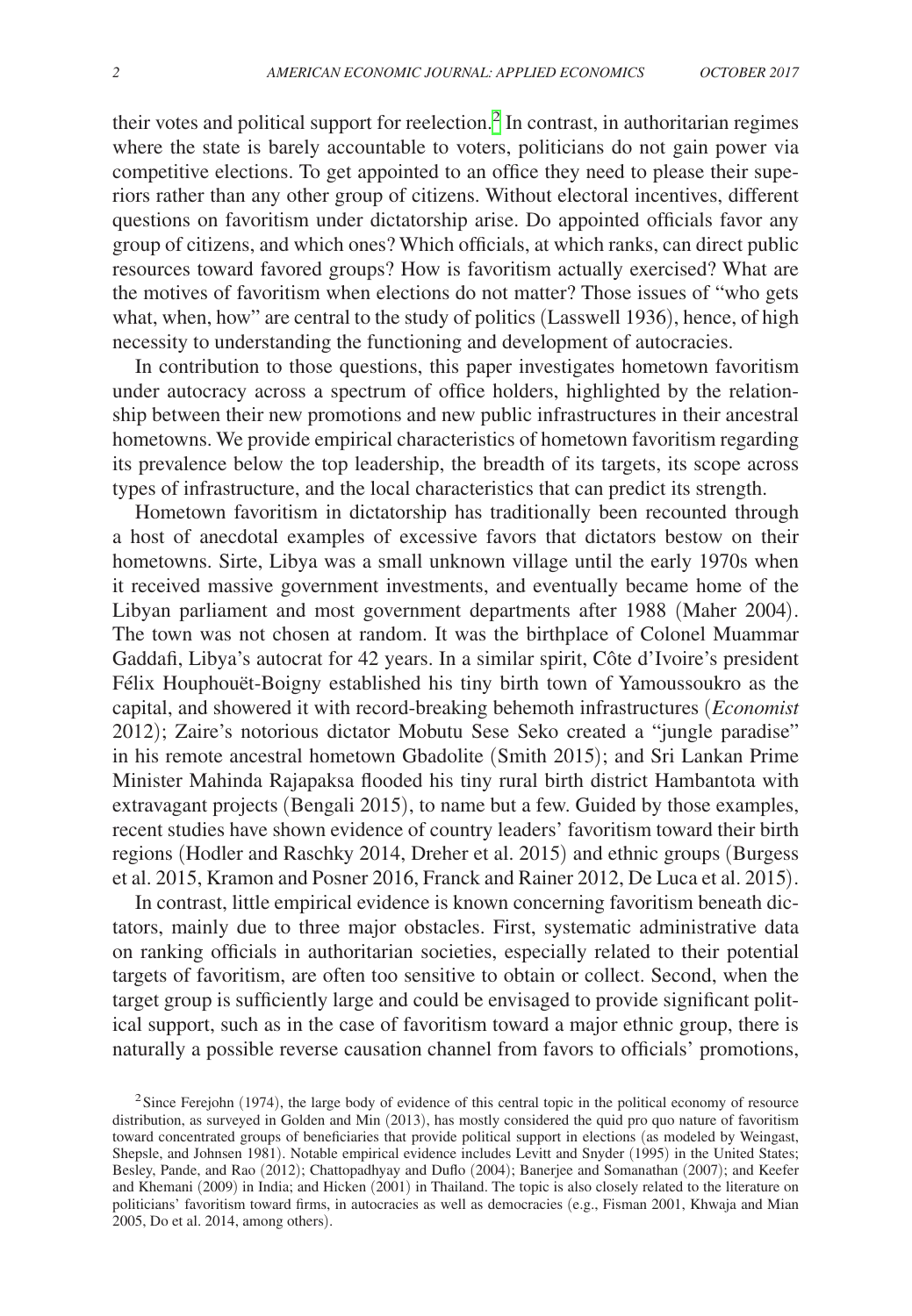which adds to the difficulties of interpreting regression coefficients. Third, even when data are available and identification is credible, grand scale favoritism by an all-powerful dictator toward a large group, such as in Burgess et al.'s (2015) investigations of Kenya's autocratic presidents Jomo Kenyatta and Daniel arap Moi, may overwhelm or crowd out "petty favoritism" by most officials in the system. (Burgess et al. (2015) did not find ethnic favoritism among key ministers in the corresponding cabinets.)

To address these challenges, we choose to study hometown favoritism in Vietnam. The country is ruled by the Communist Party of Vietnam (CPV), one of the oldest authoritarian parties in continual existence today, with long-established political principles and organization rules.<sup>3</sup> Unlike in China, since 1984 the CPV has avoided concentration of authority in an all-powerful dictator. Since the CPV controls and appoints all positions in all political, executive, and legislative bodies, officials are only accountable to the selectorate within the party, but insulated from the ordinary voters (Malesky and Schuler 2009). It is common knowledge that there is no need to please the populace in exchange for political support.<sup>[4](#page-2-1)</sup> To further minimize the potential political support that could be traded for favor, we focus on the lowest level administrative unit, the commune. Each of Vietnam's over 9,000 rural communes contains at most a few thousand households, hardly meaningful to harness any political or popular support for a native ranking official in provincial or central government.

We examine the outcome of favoritism in terms of public infrastructure in communes, given its key role in development. The United Nations regards infrastructure as one of the most important foundations for achieving its Sustainable Development Goals. Shioji (2001) suggests that a 10 percent increase in infrastructure investment improves regional income by 1 to 1.5 percent in the long run. Fast-growing Vietnam and China invest nearly 10 percent of their national incomes in this critical foundation (Sahoo, Dash, and Nataraj 2012). [5](#page-2-2)

We collect data on all officials in ranking office during the period  $2000-2010$ , including all members of the Party Central Committee, all government positions of the deputy minister rank and above, all provincial leaders and all members of the legislative National Assembly. We focus on their rural home communes of patrilineal ancestry, a key part of any Vietnamese's identity. They are matched with infrastructure data on rural communes, including electricity, clean water supply in dry season and that in wet season, irrigation system, market place, post office, radio station, cultural center, preschool, middle school, high school, and hospital (from the Vietnam Household Living Standards Survey VHLSS). Using OLS regressions with commune and year fixed effects, we estimate the effect of new promotions of native officials on home communes' new infrastructure. We further estimate the

<span id="page-2-0"></span><sup>&</sup>lt;sup>3</sup>Based on the Worldwide Governance Indicators (Kaufmann, Kraay, and Mastruzzi 2011), from 2000 to 2010 Vietnam consistently scores around the eighth percentile on voice and accountability, and around the median on

<span id="page-2-1"></span>political stability.<br><sup>4</sup>Ethnic favoritism is not a major factor, since a single ethnic group (native Vietnamese, called Kinh) constitutes<br>86 percent of the population and control most important political positions.

<span id="page-2-2"></span><sup>&</sup>lt;sup>5</sup> Interestingly, Persson, and Zhuravskaya (2016) reports that Chinese provincial leaders who build their careers within the province tend to spend less on infrastructure and more on education and health, which reflects local preferences.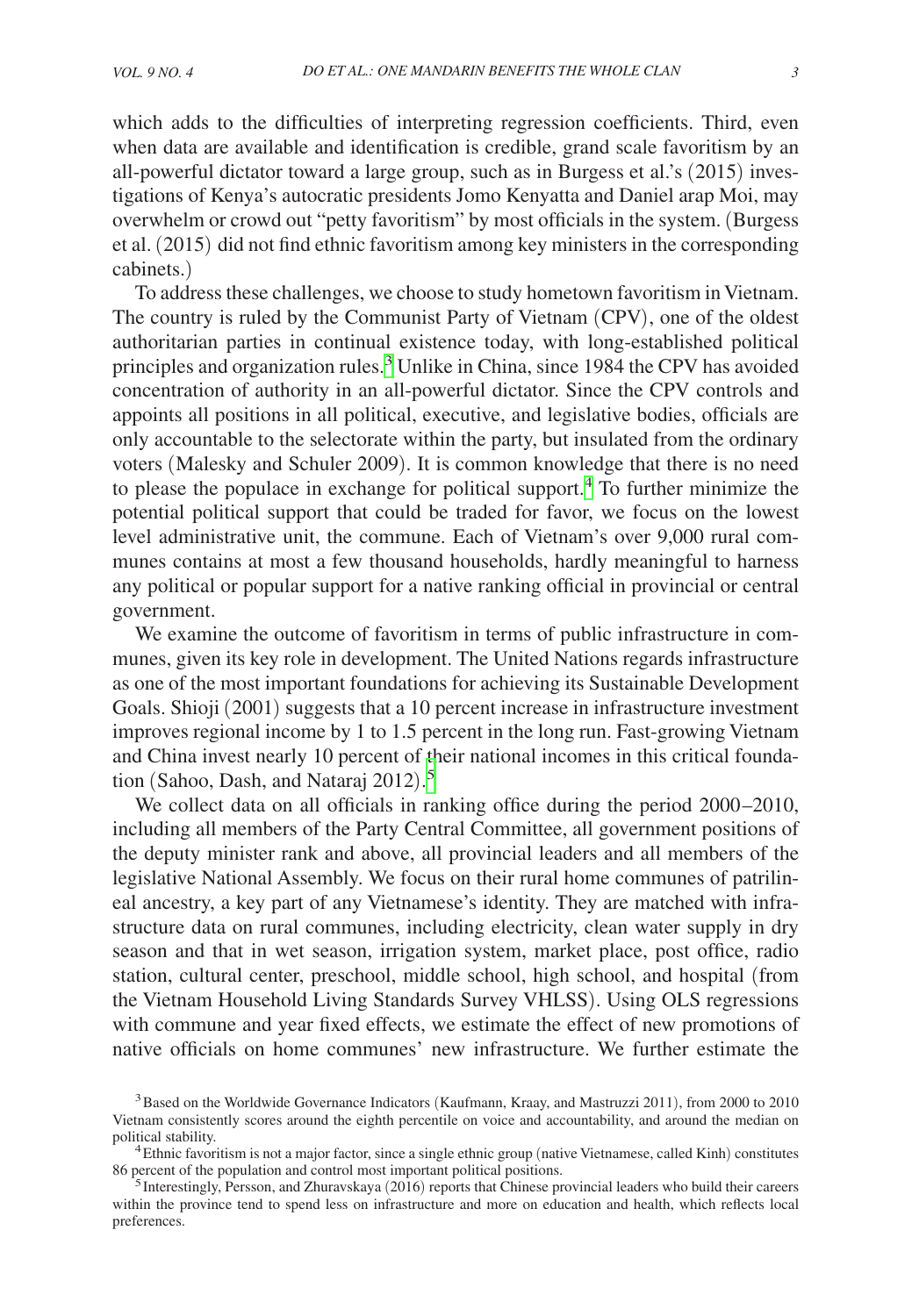new promotion effect on the incidence rate of new infrastructure in a Poisson count model and a Cox survival model.

We find strong, robust evidence of favors addressed to officials' hometowns: home communes receive an average of 0.23 new categories of infrastructures within three years after a native official's promotion (the estimated multiplicative effects on incidence rates are also around 1.22). Favors are narrowly targeted toward home communes, while similar communes in the same home district receive no additional infrastructures<sup>6</sup>

The estimated pattern of favoritism reveals the power structure within an authoritarian regime, and its stark difference with democracies. Representatives in the legislative National Assembly exercise no detectable hometown favoritism, unlike the ubiquitous distributive politics of their counterparts in democracies (Golden and Min 2013). Instead, favoritism is most widespread among middle-ranking positions in the executive branch (even stronger than in the Central Committee). Those results support the argument that in an autocracy the legislature only has severely limited power (Jensen, Malesky, and Weymouth 2014; Gillespie 2008) against the cooptation theory that a dictator may share considerable power and rents with a legislature in order to placate local elites and potential opposition forces (Boix and Svolik 2013, Gandhi and Lust-Okar 2009).

Those results shed light on the nonpolitical nature of hometown favoritism motives. Political motives may take different forms. Pork barrel politics in democracies is generally based on quid pro quo rewards to political constituencies. In some specific cases, it can be motivated by politicians' career concern in their hometown (Carozzi and Repetto 2016). In autocracies, dictators' favoritism is tightly linked with political motives to strengthen political support and reduce the threat of rebellion (Padró i Miquel 2007, Wintrobe 1998), and to build a loyal stronghold when armed conflicts take place, as witnessed in the case of Colonel Gaddafi's last defense in Sirte (*Economist* 2013).

In contrast to political motives, the evidence of widespread favoritism narrowly targeted toward small home communes of ancestral origin suggests the possible link between hometown favoritism and social norms and preferences. In Vietnam, when a hometown's native ascends to power, he is commonly expected to channel some favors back to the hometown, as captured in the old saying "one person becomes a mandarin, his whole clan benefits." This explanation is further strengthened by an additional finding that hometown favoritism is stronger in areas with stronger family values (measured by remittances and worship expenditure). Narrowly targeted favoritism under strong family values resonates with recent studies of family culture, quality of institutions, and corruption (e.g., Lipset and Lenz 2000, Alesina and Giuliano 2011), which follow Edward Banfield's (1958) pioneer work on how "amoral familism" (the social equilibrium in which people exclusively care about

<span id="page-3-0"></span><sup>&</sup>lt;sup>6</sup>Relatedly, Kung and Zhou (2016) shows that birthplace prefectures (a much larger administrative unit) of members of the Chinese Communist Party's Central Committee receive more grain, thus have lower death tolls during the Great Famine in China in 1959–1961.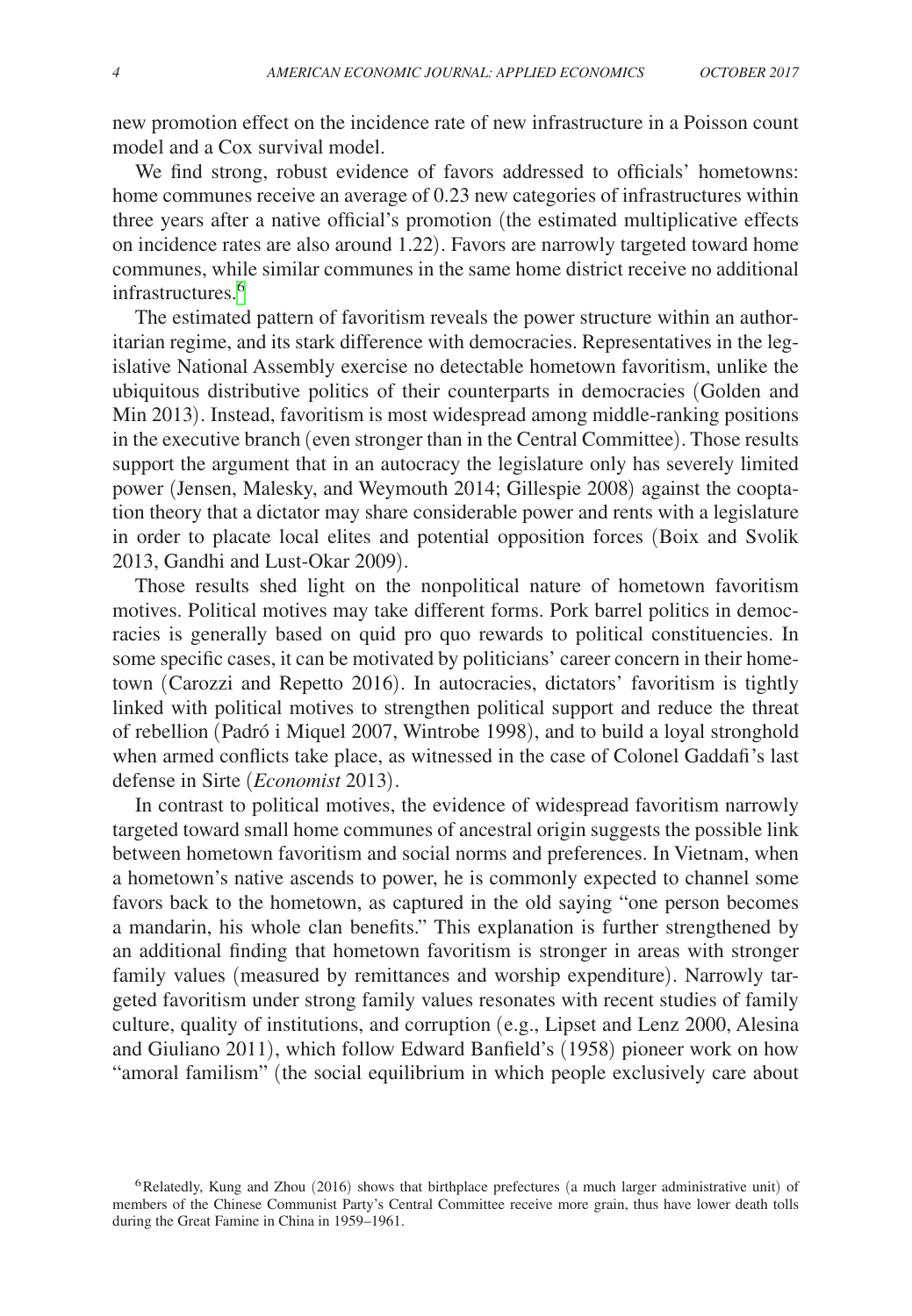and trust their families) prevents the development of well-functioning political institutions and fosters deviance from norms of merit.<sup>7</sup>

The finding of considerable political power of members of the government to affect public decisions beyond their own jurisdiction suggests that favoritism is engineered through informal channels of favor trading (e.g., Karlan et al. 2009), a well-known mechanism in Vietnamese politics. Typically, a home commune leader initiates the process by suggesting to the native official certain infrastructure projects that could benefit the commune. Even without direct budget authority, the official can use his political capital to influence province and district authorities in favor of his hometown's projects. We find support for this mechanism in that favoritism is stronger under weaker local governance (measured via the Vietnam Provincial Competitiveness Indices).

The paper is organized as follows. Sections I and II describe the study's context and the data. Section III and IV present the hypotheses, empirical methods and empirical results. Section V discusses the main findings and concludes.

# **I. Context of the Study**

#### A. *Political Background*

The Constitution of the Socialist Republic of Vietnam states that "the Communist Party of Vietnam [...] is the only leading force of the State and the Society." The Communist Party of Vietnam (CPV) has held a monopoly of power in Vietnam since its reunification in 1976.<sup>[8](#page-4-1)</sup> CPV members account for less than 4 percent of the population. The CPV is headed by a general secretary, who leads a 19-member Politburo at the head of a 150-member Central Committee. These are the most powerful people in Vietnam, in charge of making all key personnel and strategic decisions for the country. In descending order of political influence, next to the Central Committee are the government and the National Assembly.

The government, headed by a prime minister and several deputy prime ministers, is the executive branch of the state. Functionally, the government consists of more than 30 ministries and ministry-level agencies. The cabinet also includes the state bank's governor, the chief justice of the Supreme People's Court, and the prosecu-tor general of the Supreme People's Procuracy.<sup>[9](#page-4-2)</sup> Geographically, the government includes 64 provincial authorities (Provincial People's Committees). There are three levels of the local authorities: provincial, district, and commune. The lower level People's Committees report to the People's Committees immediately above them.

The National Assembly (NA) is the legislative branch of the state. It consists of roughly 500 delegates elected from electoral districts based in the 64 provinces. All

<span id="page-4-0"></span> $7$ The role of links to hometown and the extended family also relates this paper to the broad literature on networks of relatives and compatriots, which have been shown to help with risk sharing (review by Fafchamps 2011), job search and job referral (review by Ioannides and Loury 2004, Topa 2011). Similar to this literature, favoritism may also be motivated by officials' possible personal economic or symbolic gains.

<span id="page-4-1"></span><sup>&</sup>lt;sup>8</sup> Its pre-1976 predecessor, the Labour Party of Vietnam, held power in Vietnam Democratic Republic (North Vietnam) since 1954.

<span id="page-4-2"></span> $<sup>9</sup>$ The judiciary branch thus has limited power, and judiciary decisions depend heavily on the Government and</sup> CPV.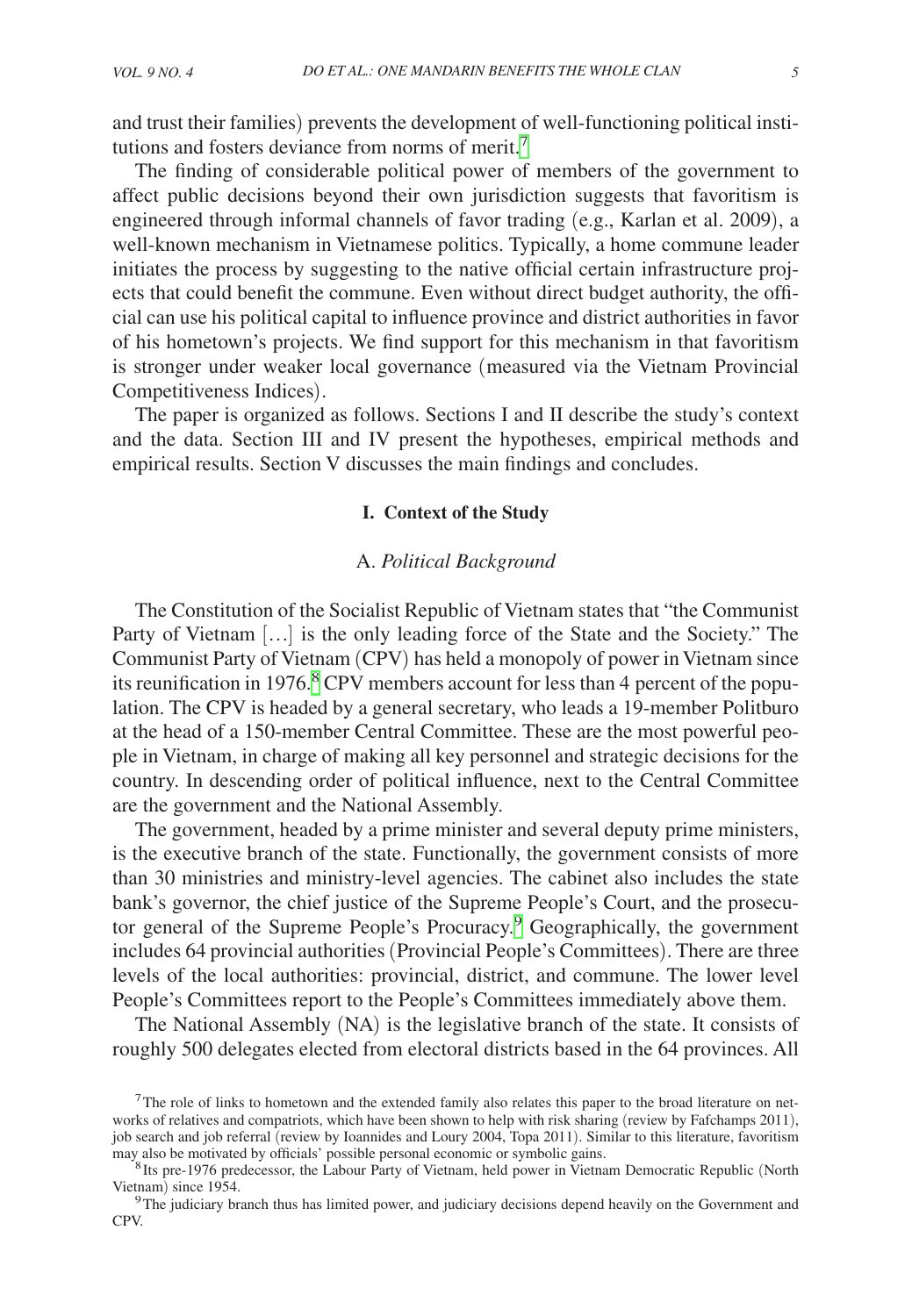laws and budget decisions are prepared by the government before they are sent to the NA for discussion and ratification. In practice, the CPV controls all key positions in the NA and directs the NA to rubber stamp proposed laws. The CPV also closely controls the nomination and election process for the NA (as documented by Malesky and Schuler 2009). About 80 percent of the delegates are members of the CPV. Although the NA's de facto power has increased in recent years, it is still very limited compared to that of the CPV and the government.

Similar to other authoritarian regimes, the ruling party selects, appoints, and influences the filling of all executive and legislative positions (Gillespie 2008). The nominal process works as follows. In an election year, based on lists of nominations by the incumbent Politburo and Central Committee, the CPV's Congress meets and selects the Central Committee, which then selects the Politburo and ranking positions. The CPV then nominates candidates for the NA, including its key positions, and citizens vote among those candidates. Afterward, elected delegates of the NA, 80 percent of whom are CPV members, vote to approve the prime minister and cabinet members nominated by the CPV in a single, uncontested list. Finally, the prime minister and cabinet members appoint all other positions in the government. The CPV controls closely the selection of candidates, the communication between candidates and constituents, the election locations and procedure, and the counting of the votes. Thus, the CPV's Central Committee effectively decides who fill ranking positions in the government and in the NA. In this system, the popular votes count little, and small entities like communes hold no political power over ranking officials.

Under Vietnam's single-party rule, there is little separation between the state and the CPV, and thus little distinction between bureaucrats and politicians. In practice, even very low-ranking officials (such as the heads of communes) need to be members of the CPV in order to hold office and get promotions. Ranking members of the CPV and elected delegates of the NA receive their salaries from the same system and source as do government bureaucrats.

It is useful to understand the ways in which Vietnamese state officials may direct public investments in infrastructure toward their preferred communes. Subject to the level of funding required, the decision to build public infrastructure is made in different stages by provincial, district, and then commune officials. District officials have the authority to direct projects to communes. In contrast, officials at the central level (CPV's Central Committee members, ranking members of the Central Government, or the NA) do not have the formal, hierarchical authority to make decisions on local infrastructure. They must exercise their personal influence over district officials in order to obtain government projects for their preferred communes.

During the study period, Vietnam experienced significant economic growth and a drastic reduction in poverty. Real GDP increased by 6.5 percent per year on average from 2001 to 2010. The percentage of people living on less than \$2 (PPP) per day fell from 68.7 percent in 2002 to 38.5 percent in 2008 (from the World Bank's World DataBank). The government's budget, while always in deficit, was strongly supported by the growing economy, strong exports, and development aids. Consequently, the government expanded all forms of infrastructure construction, including in particular those in communes and districts, an attempt widely seen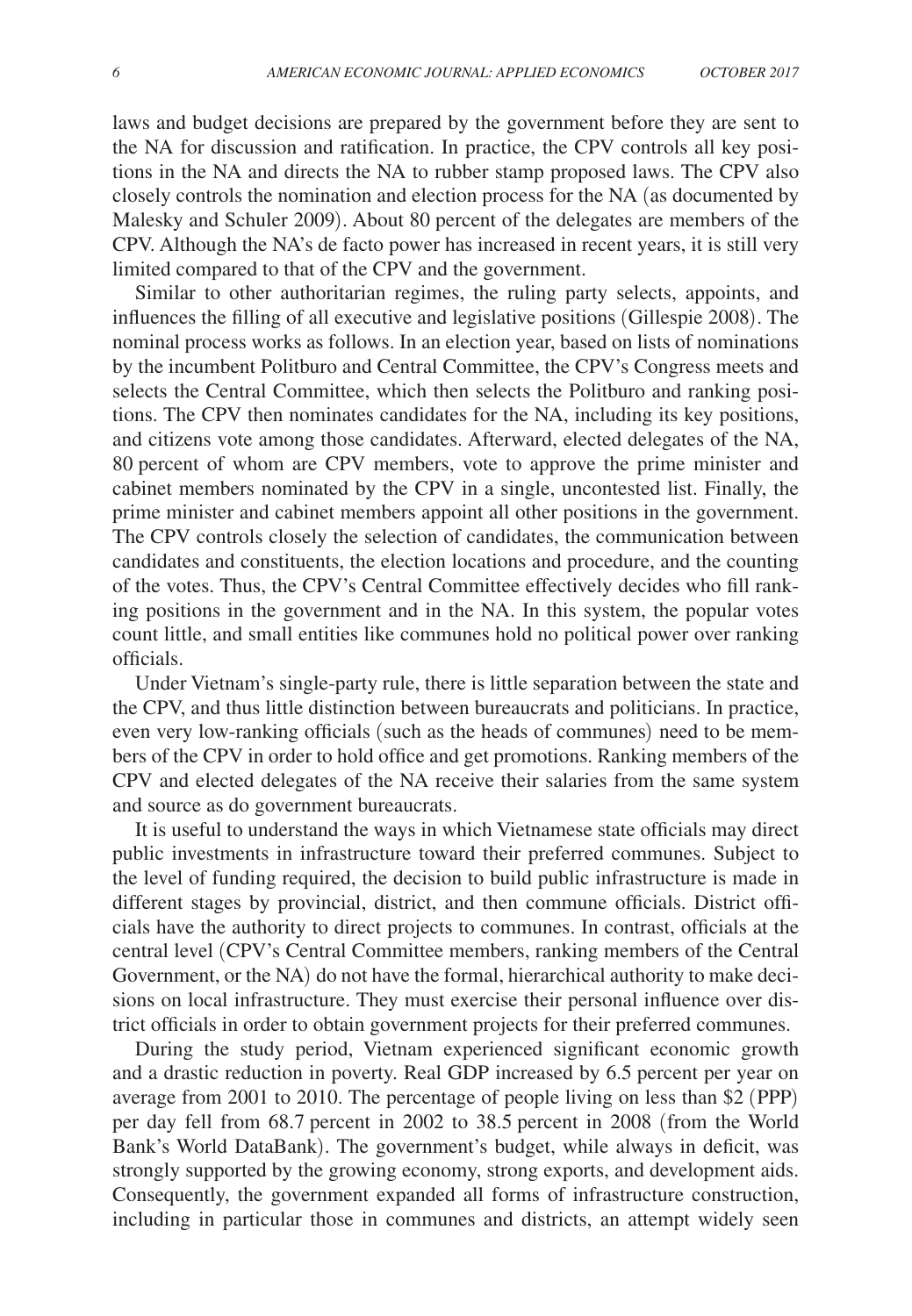as instrumental for poverty alleviation (Songco 2002). This period therefore holds particular interest for studying of a determinant of infrastructure in rural Vietnam.

# B. *Hometowns in Vietnam*

In Vietnam, a person's hometown refers to the origin commune of a person's extended patrilineal family, composed of those who share the same patrilineal ancestors. It is legally defined and figures prominently on every adult's national identity card, and needs not correspond to the birthplace (not shown on the identity card). Urban families commonly make sizeable transfers and loans toward extended patrilineal family in their rural hometown (they amount to 25 percent of household income, based on VHLSS). Patrilineal clans also raise funds for their own activities, usually in the form of ancestral temples and religious ceremonies in the hometown that glorify common patrilineal ancestors (Nguyễn and Healy 2006, Hunt 2002). Variation in the strength of local social norms about patrilineal family link is a determinant of such contribution. Those norms take root in Vietnam's historical Confucian tradition, which encourages young people to study hard for the civil service exams to become a mandarin in the royal court, and bring court favors to their clan.

Based on our personal experience and conversations with several Vietnamese journalists knowledgeable of political career paths in Vietnam, we understand that ranking officials and their immediate family very probably live in large (national or provincial) cities away from their rural hometowns (among about 200 officials we can check, no one live in theirs). It is unlikely that they plan to resettle in their rural hometown after retirement from public office: such phenomenon has been unheard of among journalists. Therefore, an official's link with his hometown is reportedly maintained through his extended patrilineal family.

# **II. The Data**

# A. *Data Collection*

As in most authoritarian countries, data on officials and their family backgrounds in Vietnam are scarce. Available information is scattered and skewed toward top officials, whereas we are concerned with the full population of ranking officials. To avoid potential selection issues, our data collection team identified, checked, and matched officials from three sources: the CPV's information on all members of its Politburo and Central Committee, the National Assembly's information on all of its members, and the government's information on central officials starting from the rank of deputy minister, and provincial officials starting from the rank of vice chair of provincial People's Committees.[10](#page-6-0) The dataset thus covers exhaustively all ranking political promotions in the country from 2000 to 2011. Since important officials typically hold more than one position in these organizations, we make sure to match

<span id="page-6-0"></span><sup>&</sup>lt;sup>10</sup>The dataset was collected from 2009 to 2011, and updated in 2014. Data sources are detailed in the online Appendix.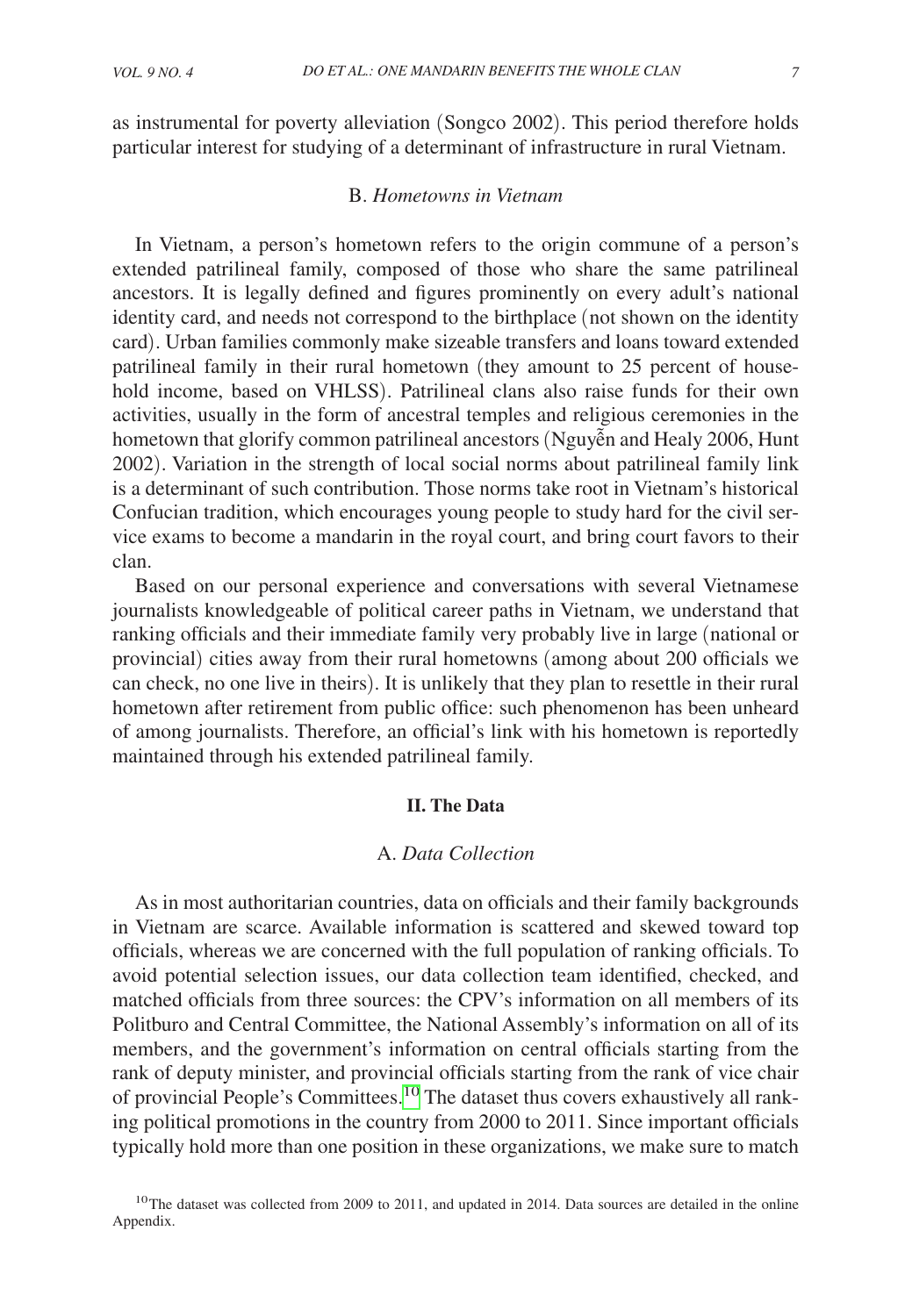all individuals across the three groups, if necessary by obtaining and verifying additional information from other sources.

We gather information on each official's declared commune of patrilineal origin. In the very few cases in which it no longer exists, we trace the historical names of all communes in the same province for the declared name, and assign a modern commune that best corresponds to the old name. Officials whose hometowns cannot be traced to the commune level are excluded.

Official data on commune budget are unavailable. Fortunately, data on local infrastructures and public goods can be obtained from the Vietnam Household Living Standard Survey (VHLSS, a World Bank-led survey project in Vietnam, part of the Living Standards Measurement Surveys). The survey receives technical support from the World Bank, and is regarded as the most reliable data on living standards in the country. The VHLSS is conducted every two years (2002, 2004, 2006, 2008, and 2010) from a random, representative sample of approximately 2,300 communes out of about  $11,000$  communes and wards in the country.<sup>11</sup> Most of the sampled communes remain in the panel through many waves. Commune characteristics used in our analysis include reported measures of population, geographical zone, rural classification, and the presence of various types of infrastructure in the commune. Measures of average income and expenditure per household are computed from household survey data.

We match each official to his commune of patrilineal origin. Only rural communes are considered, so as to avoid the complexity of urban infrastructure development and association with officials.<sup>12</sup> We further exclude the top four positions in the country, namely the general secretary of the CPV, the prime minister, the president, and the chairman of the National Assembly, in order to focus on the pervasiveness of favoritism beneath the very top. $13$  The baseline sample of connected communes (with at least one matched native ranking official) is constructed for 2002, 2004, 2006, and 2008 based on those matches[.14](#page-7-3)

#### B. *Data and Variable Description*

[Table 1](#page-8-0) summarizes data patterns in the baseline sample and in the raw data. Panel A describes the number and share of unique officials from different branches of government and different terms, their positions, and the number and share of

<span id="page-7-3"></span><span id="page-7-2"></span>

waves of VHLSS, so it could only be computed up to 2008.

<span id="page-7-1"></span><span id="page-7-0"></span><sup>&</sup>lt;sup>11</sup> The exact number of communes changes slightly over time, due to rare cases of mergers and division. <sup>12</sup>We exclude wards, the urban equivalent of rural communes, for several reasons. First, the construction and

management of urban infrastructures are very different from those in rural communes (e.g., urban schools are built and run by district or city offices), and in practice most wards already have all considered categories of infrastructure. Second, by excluding wards, we rule out the direct economic motive of officials who still live in their hometowns (all officials live in urban areas). Third, urban wards in big cities, especially the capital, could be important to the state's security concerns (e.g., Campante, Do, and Guimaraes 2014), thus a confounding political motive of favoritism. Fourth, family lineages in wards are usually substantially diluted by massive waves of migration, reducing the relevance of social preferences in our context. Fifth, since the VHLSS undersamples urban areas, we can only match 39 officials' urban home wards with the VHLSS, and the inclusion of urban wards does not affect our results.<br><sup>13</sup>Our results are not sensitive to the inclusion of those top four positions.<br><sup>14</sup>Following the baseline specification described in Section IIIB, the outcome variable covers two consecutive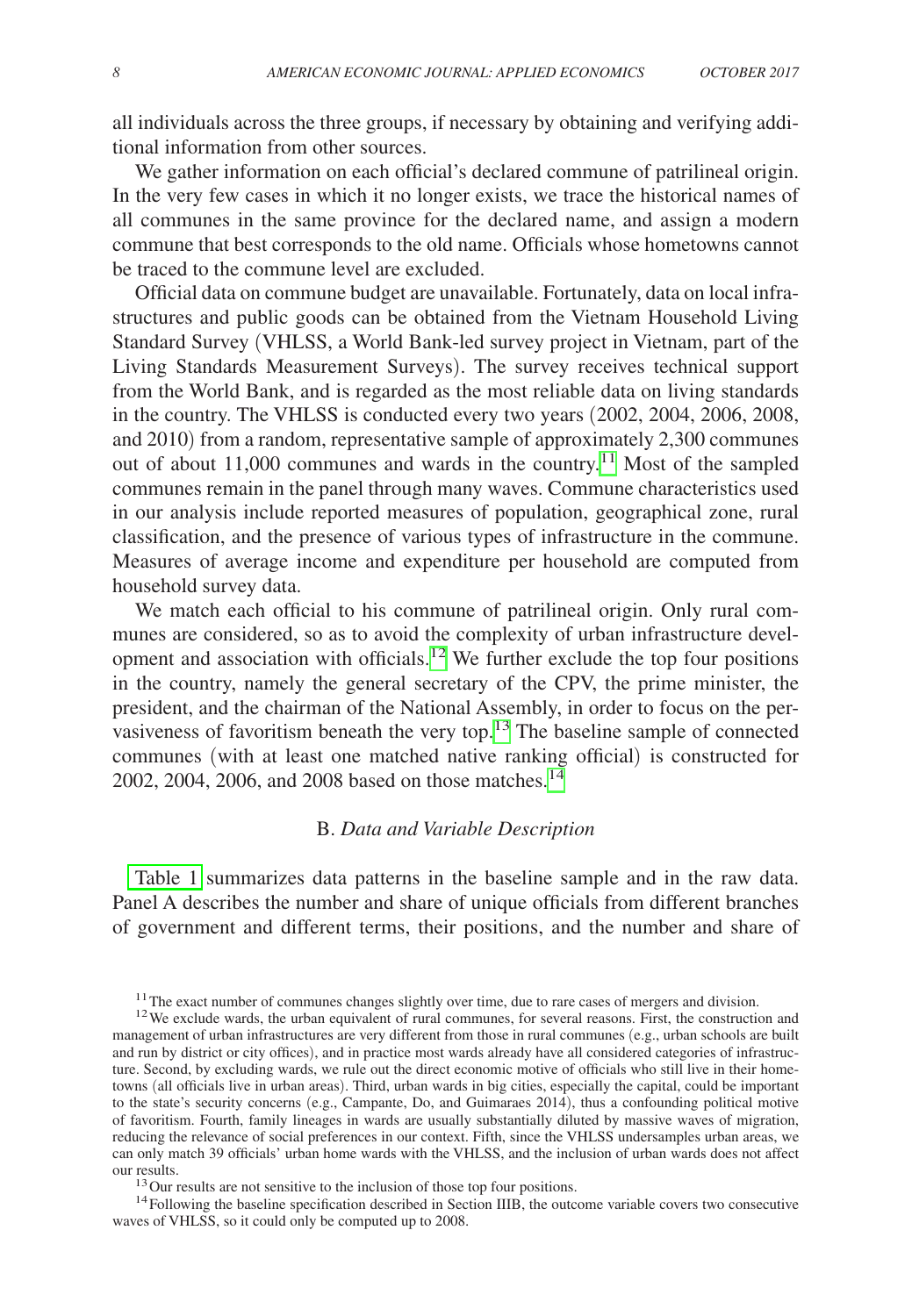<span id="page-8-0"></span>

| Panel A. Ranking officials                      |      |                   |                                                            |                                    |          |                                  |          |                                 |                                       |                                    |            |                                  |            |                                 |  |
|-------------------------------------------------|------|-------------------|------------------------------------------------------------|------------------------------------|----------|----------------------------------|----------|---------------------------------|---------------------------------------|------------------------------------|------------|----------------------------------|------------|---------------------------------|--|
|                                                 |      | Term              | Baseline sample (officials with surveyed<br>home communes) |                                    |          |                                  |          |                                 | Whole population of ranking officials |                                    |            |                                  |            |                                 |  |
| Official<br>group/subgroup                      | year | Start End<br>year |                                                            | Number of<br>position $x$<br>terms |          | Number<br>of unique<br>officials |          | Number<br>of unique<br>communes |                                       | Number of<br>position $x$<br>terms |            | Number<br>of unique<br>officials |            | Number<br>of unique<br>communes |  |
| Central committee<br>Central committee<br>ninth |      | 2002 2006         | 113<br>41                                                  | 17%<br>6%                          | 85<br>41 | 21%<br>10%                       | 81<br>41 | 24%<br>12%                      | 335<br>148                            | 13%<br>6%                          | 255<br>148 | 15%<br>9%                        | 243<br>146 | 18%<br>11%                      |  |
| Central committee<br>tenth                      |      | 2007 2011         | 72                                                         | 11%                                | 72       | 17%                              | 68       | 20%                             | 187                                   | 7%                                 | 187        | 11%                              | 178        | 14%                             |  |
| Central government                              |      |                   | 99                                                         | 15%                                | 69       | 17%                              | 65       | 19%                             | 487                                   | 19%                                | 361        | 21%                              | 290        | 22%                             |  |
| Government from<br>2000 yearbook                |      | 1998 2002         | 23                                                         | 3%                                 | 23       | 6%                               | 23       | 7%                              | 128                                   | 5%                                 | 128        | 7%                               | 102        | 8%                              |  |
| Government from<br>2004 yearbook                |      | 2003 2007         | 42                                                         | 6%                                 | 42       | 10%                              | 41       | 12%                             | 188                                   | 7%                                 | 188        | 11%                              | 173        | 13%                             |  |
| Government from<br>2009 yearbook                |      | 2008 2011         | 34                                                         | 5%                                 | 34       | 8%                               | 34       | 10%                             | 171                                   | 7%                                 | 171        | 10%                              | 162        | 12%                             |  |
| Provincial government                           |      |                   | 194                                                        | 28%                                | 123      | 30%                              | 106      | 32%                             | 811                                   | 31%                                | 593        | 34%                              | 488        | 37%                             |  |
| Government from<br>2000 yearbook                |      | 2000 2003         | 41                                                         | 6%                                 | 41       | 10%                              | 41       | 12%                             | 249                                   | 10%                                | 249        | 14%                              | 190        | 14%                             |  |
| Government from<br>2004 yearbook                |      | 2004 2008         | 76                                                         | 11%                                | 76       | 18%                              | 70       | 21%                             | 265                                   | 10%                                | 265        | 15%                              | 253        | 19%                             |  |
| Government from<br>2009 yearbook                |      | 2009 2012         | 77                                                         | 11%                                | 77       | 19%                              | 69       | 21%                             | 297                                   | 11%                                | 297        | 17%                              | 278        | 21%                             |  |
| National assembly                               |      |                   | 275                                                        | 40%                                | 239      | 58%                              | 212      | 63%                             | 955                                   | 37%                                | 844        | 49%                              | 755        | 57%                             |  |
| National assembly<br>eleventh                   |      | 2003 2007         | 132                                                        | 19%                                | 132      | 32%                              | 124      | 37%                             | 499                                   | 19%                                | 499        | 29%                              | 468        | 36%                             |  |
| National assembly<br>twelfth                    |      | 2008 2011         | 143                                                        | 21%                                | 143      | 35%                              | 135      | 40%                             | 456                                   | 18%                                | 456        | 27%                              | 438        | 33%                             |  |
| Total                                           |      |                   | 681                                                        | 100%                               | 414      | 100%                             | 334      | $100\%$                         | 2,588                                 | 100%                               | 1,720      | 100%                             | 1.318      | 100%                            |  |

|  |  | <b>TABLE 1-DESCRIPTIVE STATISTICS</b> |  |
|--|--|---------------------------------------|--|
|--|--|---------------------------------------|--|

*(continued)*

unique communes they are matched with. Overall, the baseline sample covers 414 unique officials from 334 unique home communes who occupy 681 position by terms over the considered period. All three numbers are near one quarter of the corresponding numbers in the collected population of ranking officials, as expected from the VHLSS's random sampling rate of about 25 percent in rural areas. The proportions of the different branches, namely the CPV's Central Committee, central and provincial governments, and the National Assembly, are roughly similar between the baseline sample and the whole population.

Panel B summarizes our key variables at commune by year level. The baseline sample is an unbalanced panel of 1,237 observations of communes by year, covering approximately 300 communes in 200 districts each year. Except the excluded four major cities, almost all of 60 provinces are covered.

The average rural commune in Vietnam is small, with population under 10,000, or around 0.01 percent of the total population, and VND 10,000,000 in income per capita by 2008 (~USD 600 in 2008). Our baseline sample of connected communes has slightly higher population and average income. Given potential concern of selection bias in the group of connected communes, our empirical strategy remains conservative insofar as it only focuses on connected communes and aims to estimate the treatment effect on this group.

Our key outcome variable *Infras3yr<sub>ct</sub>*, *commune infrastructures within three years* is the total number of all infrastructure categories ever present in commune *c* in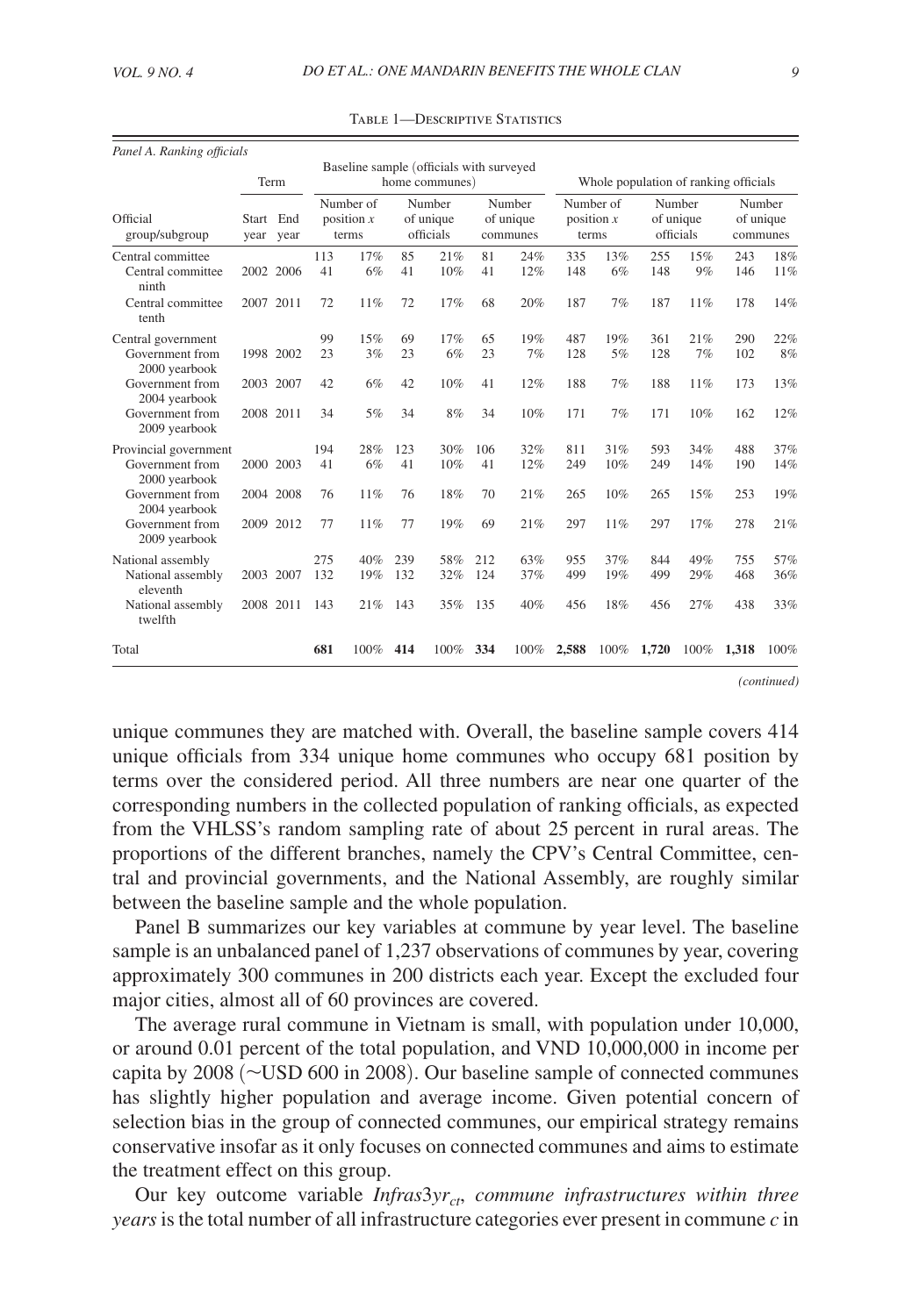|                                                        | Baseline sample (rural communes with native<br>officials) |       |       |        |           |       | Whole VHLSS rural commune population |       |        |           |  |
|--------------------------------------------------------|-----------------------------------------------------------|-------|-------|--------|-----------|-------|--------------------------------------|-------|--------|-----------|--|
| Commune statistics                                     | 2002                                                      | 2004  | 2006  | 2008   | 2002-2008 | 2002  | 2004                                 | 2006  | 2008   | 2002-2008 |  |
| Total observations                                     |                                                           | 1,237 |       |        |           |       | 9.070                                |       |        |           |  |
| Sample coverage                                        |                                                           |       |       |        |           |       |                                      |       |        |           |  |
| Number of unique communes                              | 292                                                       | 319   | 323   | 303    | 334       | 2.311 | 2,261                                | 2,279 | 2,219  | 2,670     |  |
| Number of unique districts                             | 188                                                       | 205   | 207   | 196    | 212       | 583   | 573                                  | 575   | 582    | 636       |  |
| Number of unique provinces                             | 54                                                        | 59    | 59    | 57     | 59        | 61    | 64                                   | 64    | 64     | 64        |  |
| Commune statistics                                     |                                                           |       |       |        |           |       |                                      |       |        |           |  |
| Average population (people)                            | 9,736                                                     | 9.674 | 9.663 | 9.691  | 9,690     | 9.271 | 8.625                                | 8,643 | 8.830  | 8,844     |  |
| Average annual income per<br>capita ('000 VND)         | 4,681                                                     | 5.234 | 6,903 | 10.217 | 6,760     | 4.102 | 5.190                                | 6,888 | 10.575 | 6,657     |  |
| Average commune infrastructures (over 12 categories)   |                                                           |       |       |        |           |       |                                      |       |        |           |  |
| Within three years                                     | 6.75                                                      | 7.38  | 7.48  | 7.50   | 7.29      | 6.54  | 7.11                                 | 7.23  | 7.20   | 7.01      |  |
| Only productive infrastructures                        | 2.58                                                      | 2.90  | 2.93  | 3.06   | 2.87      | 2.46  | 2.72                                 | 2.75  | 2.80   | 2.68      |  |
| Only information<br>infrastructures                    | 1.99                                                      | 2.26  | 2.33  | 2.28   | 2.22      | 1.94  | 2.21                                 | 2.27  | 2.22   | 2.16      |  |
| Only education and health<br>infrastructures           | 2.18                                                      | 2.22  | 2.21  | 2.17   | 2.20      | 2.14  | 2.18                                 | 2.20  | 2.18   | 2.17      |  |
| Within one year                                        |                                                           | 6.62  | 6.88  | 6.98   | 6.82      |       | 6.37                                 | 6.60  | 6.76   | 6.57      |  |
| Average commune power capital<br>until the year before | 0.19                                                      | 0.83  | 1.03  | 1.26   | 0.84      | 0.03  | 0.12                                 | 0.15  | 0.18   | 0.12      |  |
| From Central Committee<br>positions                    | 0.00                                                      | 0.12  | 0.12  | 0.35   | 0.15      | 0.00  | 0.02                                 | 0.02  | 0.05   | 0.02      |  |
| From Central Government<br>positions                   | 0.08                                                      | 0.20  | 0.20  | 0.20   | 0.17      | 0.01  | 0.03                                 | 0.03  | 0.03   | 0.03      |  |
| From Provincial Government<br>positions                | 0.12                                                      | 0.11  | 0.32  | 0.32   | 0.22      | 0.01  | 0.02                                 | 0.04  | 0.04   | 0.03      |  |
| From National Assembly<br>positions                    | 0.00                                                      | 0.40  | 0.39  | 0.39   | 0.30      | 0.00  | 0.06                                 | 0.06  | 0.06   | 0.04      |  |

| TABLE 1-DESCRIPTIVE STATISTICS (continued) |  |
|--------------------------------------------|--|
|--------------------------------------------|--|

*Notes: Commune infrastructures within three years* is the total number of all infrastructure categories present in that commune in that year's survey or the following survey. Productive infrastructures include electricity, clean water supply in dry season, clean water supply in wet season, irrigation system, and marketplace (five categories). Information infrastructures include post office, radio station, and cultural center (three categories). Education and health infrastructures include preschool, middle school, high school, and hospital (four categories). *Commune infrastructures within one year* is the sum of infrastructures observed in that commune in the first subsequent survey on or after that year. *Commune power capital* adds up all ranking positions ever held by native officials until the year before.

survey years  $t$  and  $t + 2$  (i.e., two consecutive waves of the VHLSS).<sup>15</sup> Since infrastructure construction lag may vary across infrastructure categories, this measure helps capture the full extent of native official promotions' impact. The 12 included infrastructure types are classified into three groups: productive infrastructures (electricity, clean water supply in wet and dry seasons, irrigation system, marketplace), information infrastructures (post office, radio station, cultural center), and education and health infrastructures (preschool, middle school, and high school, hospital).<sup>[16](#page-9-1)</sup> Throughout the study period, connected communes in our baseline sample have slightly more infrastructures on average than those in the full surveyed rural sample.

*Panel B. Communes*

<span id="page-9-0"></span><sup>&</sup>lt;sup>15</sup> For example, if commune *c* has a total of five types of infrastructures that are observed either in 2004 or 2006: marketplace, preschool, irrigation system, clean water, and radio station, then the value of *Infras3y*  $r_{c,2004}$  is 5. We also use *commune infrastructures within one year* in our robustness checks.

<span id="page-9-1"></span><sup>&</sup>lt;sup>16</sup> Together, they cover all infrastructures surveyed in VHLSS, except for primary school and clinic, which are always present in all baseline communes throughout this period and therefore excluded.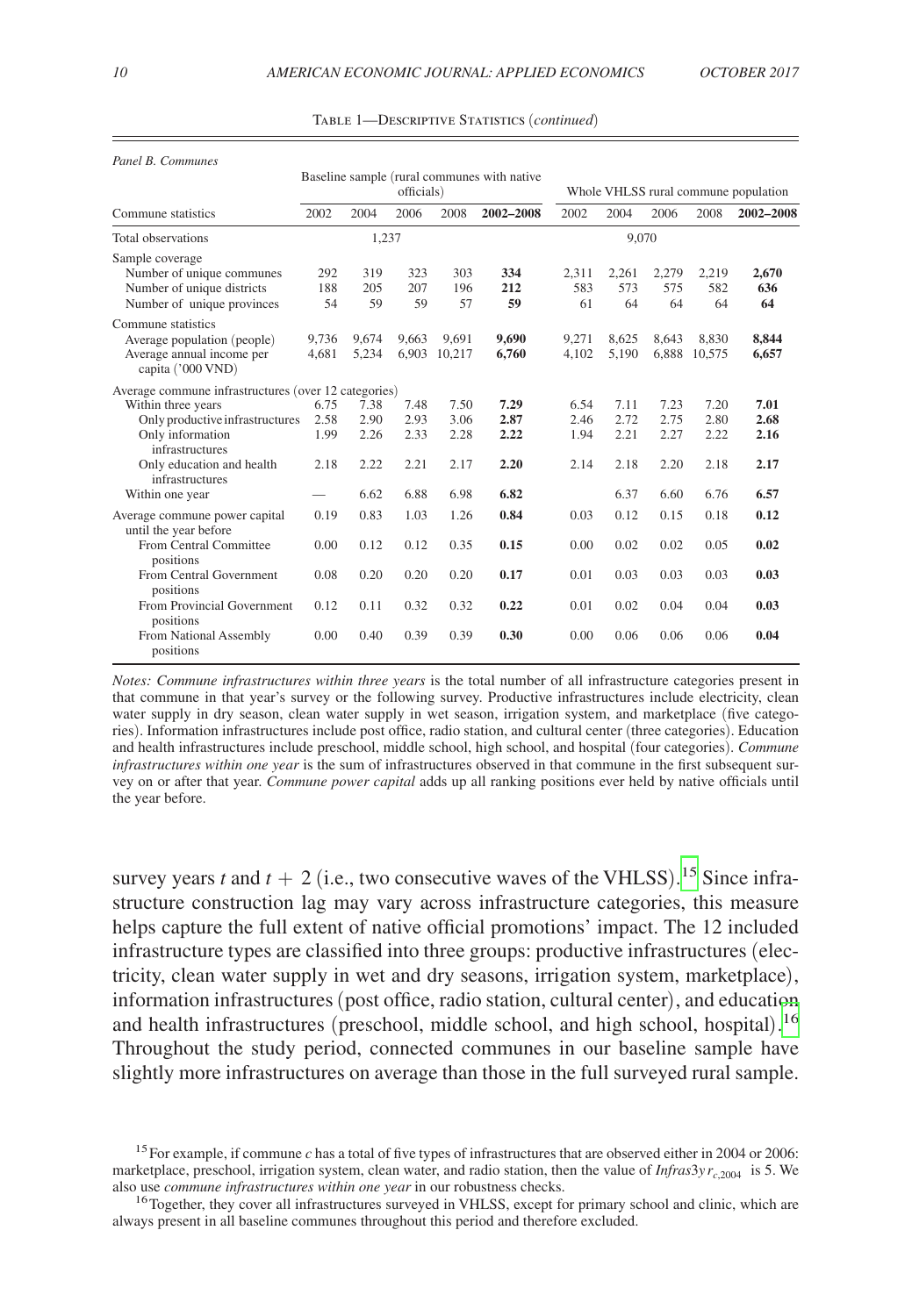Our key explanatory variable *PowerCapita lc*,*t*−1, *commune power capital* adds up all ranking positions ever held by native officials until year  $t - 1$ .<sup>[17](#page-10-0)</sup> Compared with a measure of only currently held positions by native officials (used in a robustness check), this accumulated measure is likely more accurate in reflecting the extent of a commune's political connections in the context of Vietnam. In some specifications, we further decompose this power capital variable into power capital coming from different branches of the state, by adding up only corresponding positions. Average commune's power capital experiences strong increases in 2004 (driven by the 2002 ninth Central Committee, 2004 Central Government, and 2003 eleventh National Assembly) and in 2010 (driven by the 2009 Central and Provincial Governments and 2008 twelfth National Assembly).

#### **III. Testable Hypotheses and Empirical Design**

# A. *Testable Predictions*

We will spell out three key testable hypotheses, derived from a formal model available in the online Appendix. Given the Vietnamese political context, where ranking officials are not personally involved in district-level budget decisions, we model that favors must be brokered between each official and the local budget allocator. The official is endowed with great political capital thanks to his high rank, and may care about the welfare of his hometown. The budget allocator wants political help from the ranking official, in return for infrastructure investment in the official's hometown. Under the negotiated deal, the official could influence infrastructures in his hometown.

First, given little accountability and checks on officials, we predict testable **Hypothesis I**: hometown favoritism is widespread among officials.

Second, since the negotiation outcome depends on the official's power and the ease to work out a deal with the budget allocator in allocating infrastructure projects, we should find evidence supporting **Hypothesis II**: hometown favoritism depends positively on the official's rank in the authoritarian hierarchy and on the home province's local governance quality.

Third, favoritism should be most present when most valued by the official. If it is primarily motivated by a native official's narrowly targeted preferences towards his hometown, we expect evidence consistent with **Hypothesis III** that favoritism fades out as we move away from the home commune to neighboring non-connected communes or to the home district.<sup>18</sup> Furthermore, it is stronger when local culture

<span id="page-10-0"></span><sup>&</sup>lt;sup>17</sup>For example, *PowerCapital* for a commune in 2003 is the accumulated number of ranking positions with term start date until 2003 held by that commune's native officials. In our context, these include positions in the ninth CPV's Central Committee (term started in 2002), 2000 and 2004 Central Governments (terms started in 1998 and 2003 respectively), 2000 Provincial Government (term started in 2000), and eleventh National Assembly (term

<span id="page-10-1"></span><sup>&</sup>lt;sup>18</sup>Those are most naturally social preferences toward the hometown and the remote relatives living there, including symbolic preferences of pride in the hometown's new infrastructures. We cannot completely rule out the scenario in which hometown relatives serve as intermediaries to funnel economic benefits directly to the official, although based on our experience we find it unlikely, given the high level of ranking officials considered in our sample.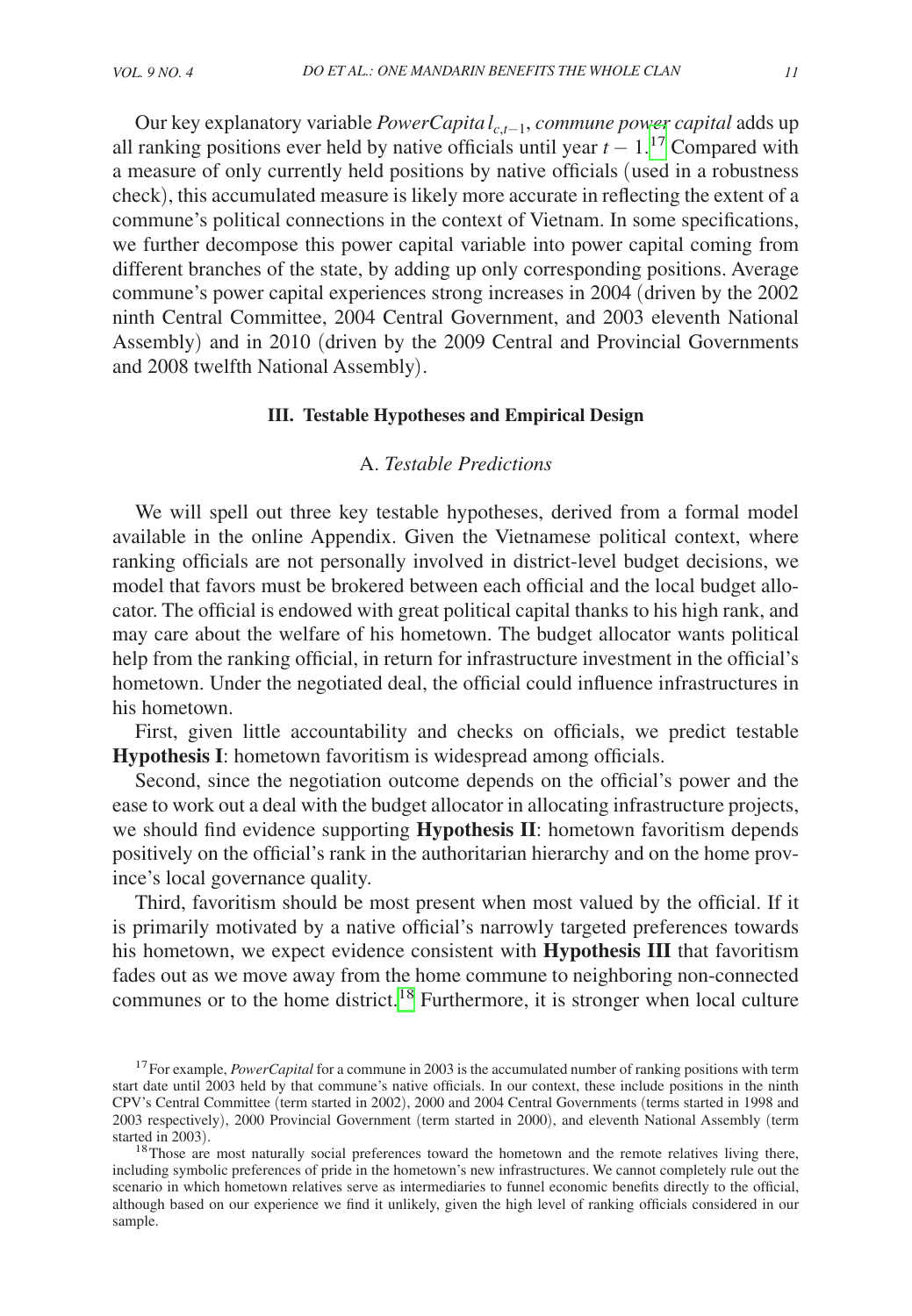puts more value on family ties and support. However, if instead the motive is mostly potential political support, as commonly observed in the relevant literature, the evidence should reject **Hypothesis III**.

# B. *Empirical Design*

We first investigate the effect of connected officials on hometown infrastructures in a benchmark linear framework, where the total of infrastructure categories available in a commune within three years is regressed on a measure of the commune's power capital, derived from all ranking officials native to the commune. The sample is an unbalanced panel of all rural matched communes, and each observation represents a commune in a specific year:

(1) *Infras3yr<sub>ct</sub>* = 
$$
\beta
$$
*PowerCapital<sub>c,t-1</sub>* +  $\gamma$ **X**<sub>ct</sub> +  $\delta$ <sub>t</sub> +  $\mu$ <sub>c</sub> +  $\varepsilon$ <sub>ct</sub>.

The indices *c* and *t* represent home commune *c* in survey year  $t$  ( $t \in \{2002, 2004,$ 2006, 2008}). As described in Section IIB, *Infras3yr<sub>ct</sub>* is the total number of all infrastructure categories ever available in commune  $c$  in survey years  $t$  and  $t + 2$ , and *PowerCapital<sub>c</sub>*,<sub>t−1</sub> counts all ranking positions ever held by each official until year  $t - 1$ ;  $\delta_t$  and  $\mu_c$  denote respectively year and commune fixed effects. The vector  $\mathbf{X}_{ct}$  regroups time-variant observable controls including population size, average income, and dummies for five different geographical zones.

The key parameter  $\beta$  is interpretable as the effect of power capital on the expected number of available hometown infrastructure categories within three years: -*∂E*(*Infras3yr<sub>ct</sub>* |*PowerCapital<sub>c,t−1</sub>,* **X**<sub>*ct*</sub>)  $\frac{\partial P_{\text{}}{\partial}P_{\text{}}{\partial}P_{\text{}}{\partial}P_{\text{}}{\partial}P_{\text{}}{\partial}P_{\text{}}{\partial}P_{\text{}}{\partial}P_{\text{}}{\partial}P_{\text{}}{\partial}P_{\text{}}{\partial}P_{\text{}}{\partial}P_{\text{}}{\partial}P_{\text{}}{\partial}P_{\text{}}{\partial}P_{\text{}}{\partial}P_{\text{}}{\partial}P_{\text{}}{\partial}P_{\text{}}{\$  $= \beta$ . In the presence of commune fixed effects  $\mu_c$ ,  $\beta$  is identified from changes in *Infras3yr<sub>ct</sub>* and *PowerCapital<sub>c,t−1</sub>*, that is, from new promotions of officials from the same commune. Given the lack of data on the size and quality of each infrastructure category, we could only identify favoritism's impact on new types of infrastructures, not on the improvement of existing types.

In support of a causal interpretation of  $\beta$ , the specification first relies on commune fixed effects  $\mu_c$  to deal with commune time-invariant, omitted, unobservable factors that may bias the estimates. For example, a province's wealth and power, or geographical conditions, such as distances to large cities and major rivers, may correlate with better infrastructure and also the capacity to produce more high-ranked officials. Year fixed effects  $\delta_t$  allay concerns about macroeconomic shifts that could affect both new promotions and infrastructure construction. To make correct inferences when the error term  $\varepsilon_{ct}$  may be serially correlated, we cluster standard errors by commune.

Regarding time-variant factors that may influence both promotions and infrastructures, such as good local economic performances, we note that officials in our sample are not directly responsible for the performances of home communes, as explained in Section I. Given their high ranks, their preceding positions must have already been much above the commune level since decades. Therefore, if such time-variant factors are driving the results, we would expect to detect similar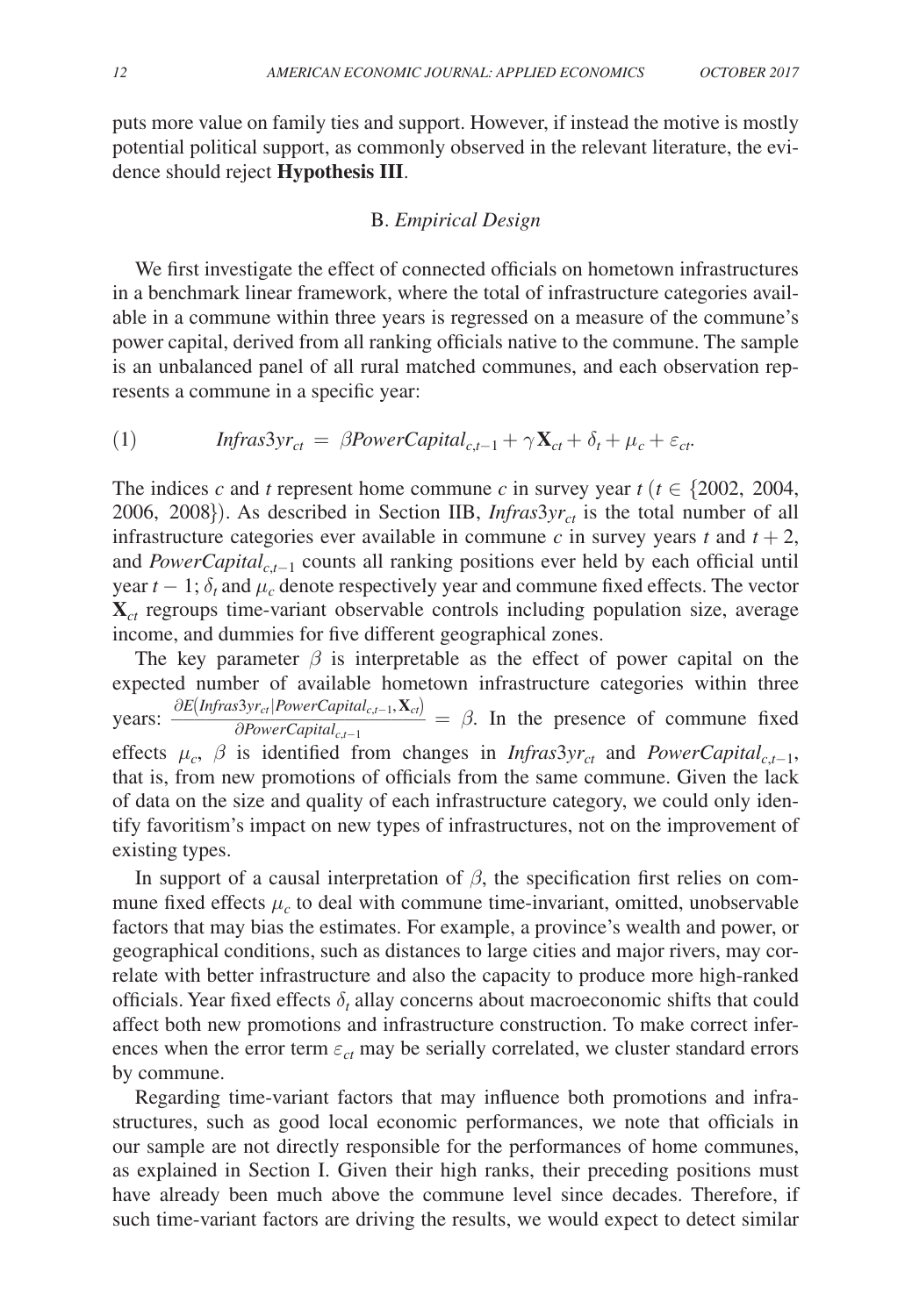effects in neighboring communes in the same province. We thus perform placebo tests of our causal interpretation on neighboring communes matched with connected communes.

The variable *PowerCapital<sub>c,t−1</sub>* accumulates all ranking positions ever held by officials from commune *c* up to year  $t - 1$ , so the change in *PowerCapital<sub>ct-1</sub>* counts new promotions of officials from commune *c*, and ignores eventual departure from previous offices. It represents a social capital concept that captures an official's influence in his previous office even after a move or promotion, or even retirement. In the context of Vietnam, the accumulated measure of capital is likely more accurate in reflecting the extent of a commune's political connections than the current power level of native officials (also used in a robustness check). In one recent case, for instance, a former minister of education relinquished that position to become deputy prime minister; however, he still exerts particularly strong influence on the Ministry of Education.

Equation (1) accounts for the timing of infrastructure construction in a simple way, in which all new infrastructures that appear in the following three years (two survey waves) are counted together. We choose this benchmark specification for the simplicity and transparency of its interpretation. In robustness checks, we use two other models with structural constraints on the timing of new infrastructures: a Poisson count model and a Cox proportional hazard model.

First, the number of new infrastructure categories in each commune can be modeled by a Poisson process with incidence rate  $\lambda_{ct}$  over a survey interval of  $T = 2$ years following year *t* (during which a new infrastructure "arrives" independently at this rate):

(2) 
$$
\lambda_{ct}T = \exp(\beta \Delta Power Capital_{ct} + \gamma \mathbf{X}_{ct} + \delta_t + \mu_P).
$$

The likelihood function for the number of new infrastructure categories in the following *T* years is given by  $Pr(NewInfras3yr_{ct} = y) = e^{-(\lambda_{ct}T)} (\lambda_{ct}T)^y/y!$ , which yields MLE estimates of the parameters  $(\beta, \gamma, \delta_t)$ . The coefficient  $\beta$  estimates the effect of new promotions on the log incidence rate of new infrastructure categories, so the effect on the incidence-rate ratio of an increase of power capital is exp( $\beta$ ). Because  $E(NewInfras3yr_{ct} | \Delta PowerCapital_{ct}, \mathbf{X}_{ct}) = \lambda_{ct}T$ , so  $\beta =$  $d\log E(NewInfras<sub>2</sub>, \text{ } S)$  are effect on the incidence<br>  $d\log E(NewInfras<sub>2</sub>, \text{ } S)$  and  $\frac{\partial \Delta PowerCapital_{ct}}{\partial \Delta PowerCapital_{ct}}$ , the , therefore  $\beta$  is also interpreted as the effect on the expected log number of new infrastructure categories. In the same spirit as the identification in (1), we use changes in infrastructures and changes in power capital (new promotions). We further include province fixed effects  $\mu$ <sup>*P*</sup> (similar to the inclusion of province fixed trends in the benchmark OLS specification). The Poisson model belongs to a small class of nonlinear models where fixed effects can be completely separated from the maximized likelihood function (Cameron and Trivedi 2013, chapter 9), so there is no longer the problem of incidental parameters, and the fixed effects  $\mu_P$  need not be estimated as parameters.

Second, we can model the incident of improving infrastructures as a survival process, where the event of "failure" for a commune is defined as an improvement in the overall number of infrastructures. We use a Cox proportional hazard model,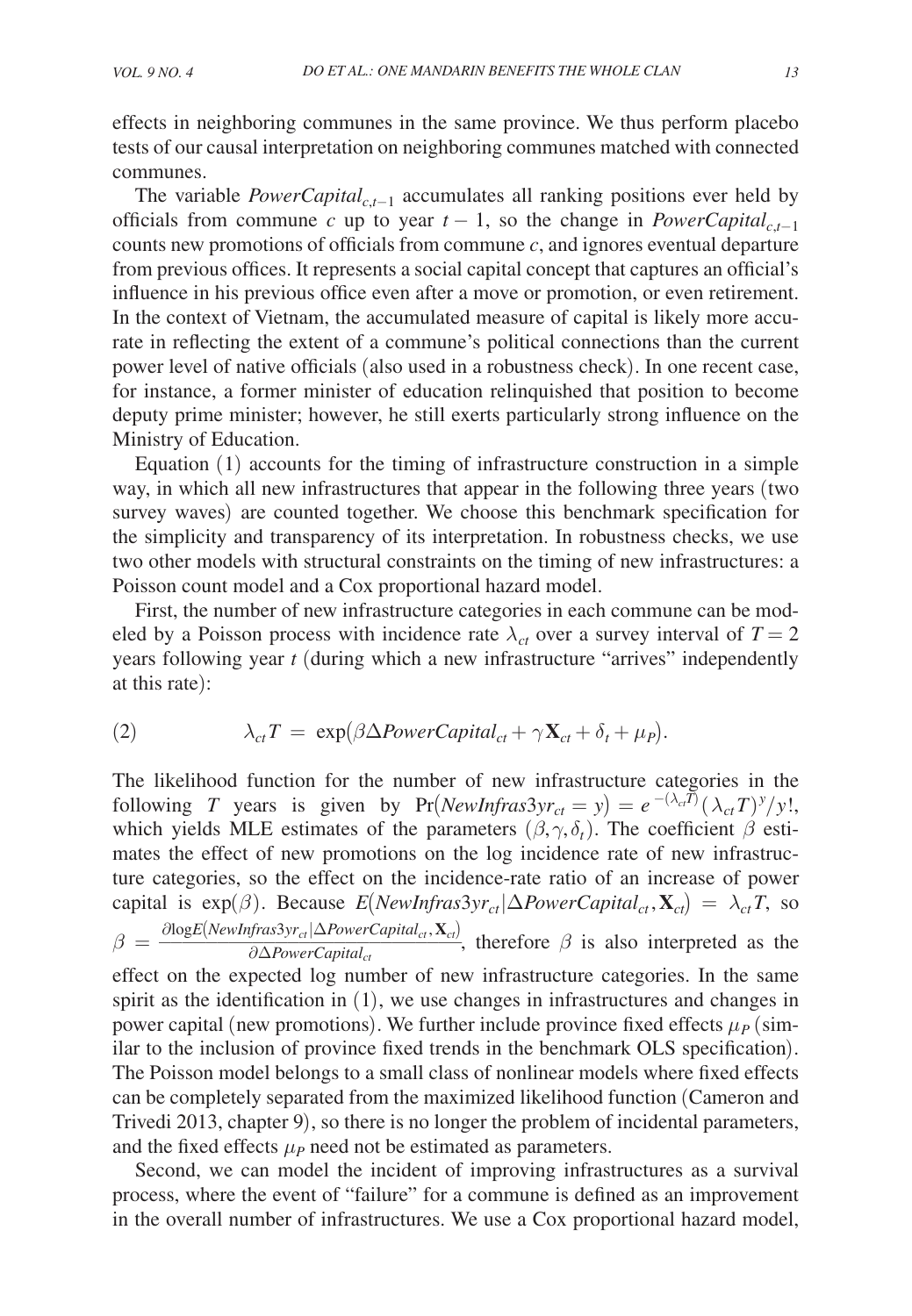under the assumption that changes in covariates affect the hazard function multiplicatively, to write the hazard function  $H(t)$  as the product of a baseline, unspecified hazard function  $H_0(t)$  and a hazard ratio:

(3) 
$$
H(t|X) = H_0(t) \exp(\beta \Delta Power Capital_{c,t} + \gamma \mathbf{X}_{ct} + \delta_t + \mu_P).
$$

The parameters  $(\beta, \gamma, \delta_t)$  are estimated by maximum of a partial likelihood that needs no information on the baseline hazard function  $H_0(t)$ . The coefficient  $\beta$  estimates the effect of new promotions on the log hazard of infrastructure improvement (so the effect on the hazard ratio is  $exp(\beta)$ . Similar to the Poisson model, we include province fixed effects  $\mu_P$ . We address the potential problem of incidental parameters by estimating the model as if the data were stratified at province level  $(H_0(t))$  is specified as  $H_{0,P}(t)$  for different provinces *P*'s), which cancels out  $\mu_P$  that we do not need to estimate (Chamberlain 1985).

The Poisson model uses full information in the number of new infrastructures, while the Cox model only uses information in a binary outcome of infrastructure improvement. On the other hand, the Cox model is much more flexible as the baseline hazard function can take any form, as opposed to a fixed constant incidence rate in the Poisson model.<sup>19</sup> Both models require fairly strong structural assumptions on the time process of new infrastructures that are not supported in the data.<sup>20</sup> For the sake of simplicity and clarity, we choose the benchmark linear regression model, which has a clear interpretation of the coefficient  $\beta$ , and imposes minimal structure on how power capital may affect infrastructures.

#### **IV. Empirical Results**

This section aims to address the questions that correspond to the hypotheses put forth in Section IIIA: (i) Does favoritism arise in an authoritarian regime? (ii) Who is powerful in the political hierarchy? (iii) What is the motive of favoritism?

#### A. *Does Favoritism Arise in an Authoritarian Regime?*

[Table 2](#page-14-0) presents different estimations of the impacts of an official's promotion to a ranking position on infrastructure development in his rural home commune, using the baseline sample of connected communes.

Column 1 shows the benchmark specification that regresses  $Infras3yr_{ct}$ , *commune infrastructures within three years, on PowerCapital<sub>c,t−1</sub>, <i>commune power capital*, as described in Section IIIB. Control variables include commune's population and average income, and a full set of commune and year dummies. We find that an additional ranking position in the power capital of a commune increases its sum of

<span id="page-13-0"></span><sup>&</sup>lt;sup>19</sup>There is a certain link between the two models. If the true hazard rate is constant, then the Cox model should produce similar results to the Poisson count model with only binary outcomes. Online Appendix Table A1 reports robust estimates from a conditional logit model of infrastructure improvement over fixed intervals as a function of new promotions.<br><sup>20</sup>Since the Poisson model typically encounters overdispersion in the data, we also report in online Appendix

<span id="page-13-1"></span>Table A1 very similar results obtained from a negative binomial model that could better fit the observed dispersion.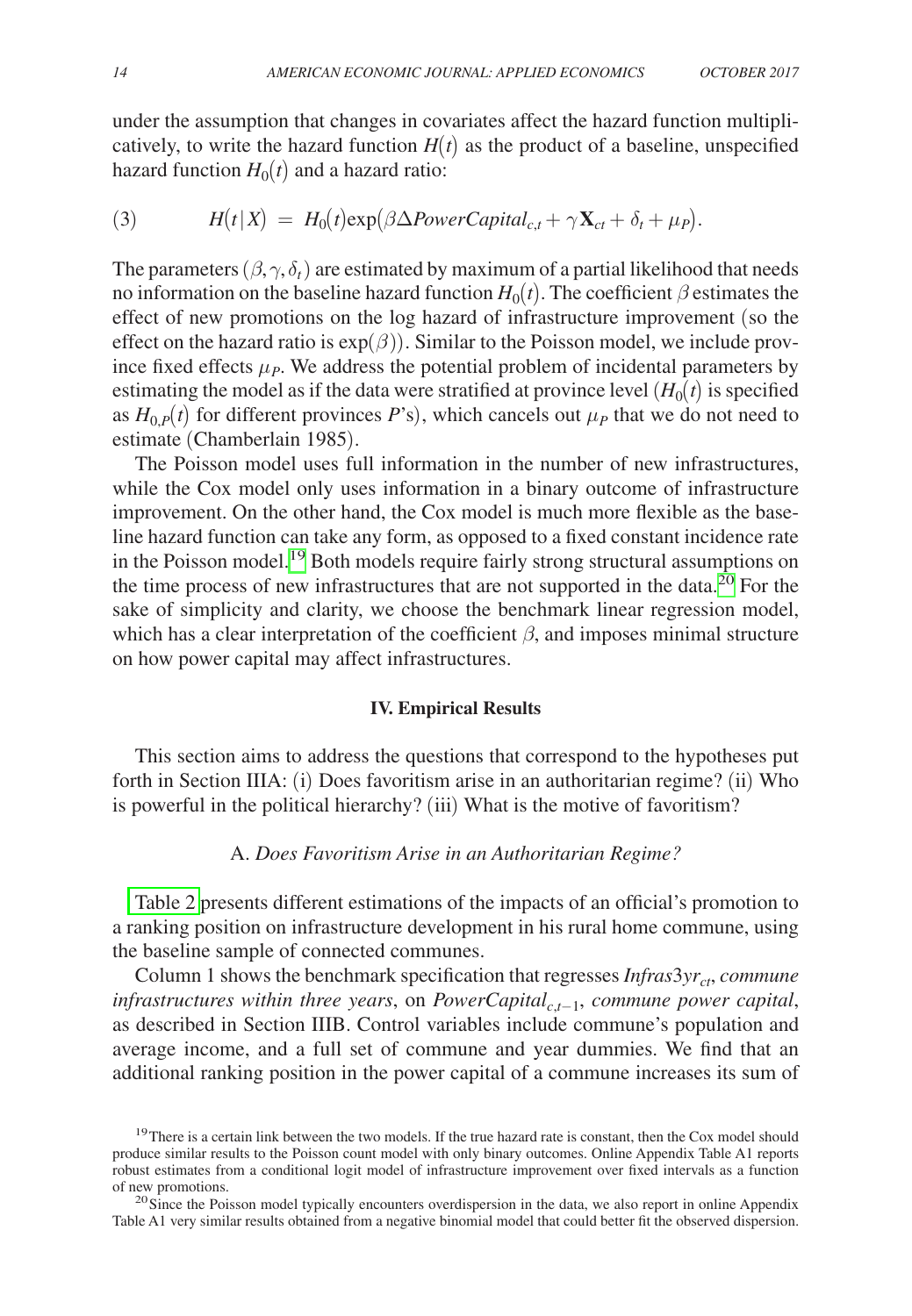<span id="page-14-0"></span>

| Specification                                                                 |                           | OLS in level equation                       |                                                                 | OLS in level<br>equation        | $OLS$ in<br>difference<br>equation           | Poisson<br>model                                      | Cox<br>model                         |
|-------------------------------------------------------------------------------|---------------------------|---------------------------------------------|-----------------------------------------------------------------|---------------------------------|----------------------------------------------|-------------------------------------------------------|--------------------------------------|
| Dependent variable within 3 years within 1 year within 3 years within 3 years | Total<br>$\left(1\right)$ | Total<br>$\left( 2\right)$                  | Total<br>infrastructures infrastructures infrastructures<br>(3) | Total<br>infrastructures<br>(4) | Change in<br>total<br>infrastructures<br>(5) | Total new<br>infrastructures<br>within 3 years<br>(6) | Infrastructure<br>improvement<br>(7) |
| Power capital                                                                 | 0.227<br>[0.0746]         | 0.224<br>[0.126]                            |                                                                 | 0.164<br>[0.0632]               |                                              |                                                       |                                      |
| Current power<br>level                                                        |                           |                                             | 0.137<br>[0.0796]                                               |                                 |                                              |                                                       |                                      |
| Change in<br>power capital                                                    |                           |                                             |                                                                 |                                 | 0.187<br>[0.0667]                            | 0.200<br>[0.0641]                                     | 0.224<br>[0.102]                     |
| Effect on<br>incidence rate                                                   |                           |                                             |                                                                 |                                 |                                              | 1.22                                                  | 1.25                                 |
| Commune controls                                                              | Yes                       | Yes                                         | Yes                                                             | Yes                             | Yes                                          | Yes                                                   | Yes                                  |
| Fixed effects                                                                 | year                      | Commune and Commune and Commune and<br>year | year                                                            | Commune<br>$pair \times year$   | Province and<br>year                         | Province and<br>year                                  | Province and<br>year                 |
| Cluster                                                                       | Commune                   | Commune                                     | Commune                                                         | Commune                         | Commune                                      | Commune                                               | Commune                              |
| <b>Observations</b>                                                           | 1,237                     | 941                                         | 1,237                                                           | 2,437                           | 898                                          | 730                                                   | 326                                  |
| $R^2$                                                                         | 0.760                     | 0.756                                       | 0.757                                                           | 0.778                           | 0.136                                        |                                                       |                                      |

*Notes:* This table relates native officials' promotion to a home commune's new infrastructure. Each observation is a connected commune (except for column 4) in a year (2002, 2004, 2006, or 2008 for columns 1 and 3, and 2004, 2006, or 2008 for columns 2, 5, 6, and 7). Controls include commune's log average income per capita, log population, and geographical zone. Columns 1 to 3 report OLS regressions in level, including commune and year fixed effects. Infrastructure outcomes are measured within three years for columns 1 and 3, and one year for column 2. Columns 1 and 2 use total positions accumulated by native officials (i.e., power capital), and column 3 uses the number of current positions held by native officials. Column 4 reports a standard matching specification that replicates the baseline specification in column 1 on the sample of connected communes and their matched communes, with commune pair by year fixed effects. A connected commune's match is its most similar rural non-connected commune in the same home district, defined by the shortest Mahalanobis distance based on predetermined variables (see text for details). Columns 5 to 7 relate different changes in infrastructure outcomes to changes in power capital, controlling for changes in commune controls, and province and year fixed effects. Column 5 reports an OLS specification, column 6 shows a Poisson model of new infrastructure within one year, and column 7 reports a Cox proportional hazard model of the incidence of infrastructure improvement. The multiplicative effects on incidence rate in columns 6 and 7 are exponentials of the corresponding coefficients. Robust standard errors in brackets are clustered at commune level.

infrastructure categories by 0.23, statistically significant at 1 percent. This estimate amounts to 3 percent of the mean and 15 percent of the standard deviation of commune infrastructures. $21$ 

Column 2 uses immediate infrastructures (*commune infrastructures within one year*) as the outcome variable. The immediate effect's magnitude is similar to column 1's benchmark estimate, but it is less precisely estimated, and only statisti-cally significant at 10 percent.<sup>[22](#page-14-2)</sup> Column 3 uses current power level, measured by

<span id="page-14-1"></span> $21$ We further verify the statistical inferences from this exercise with 1,000 Monte Carlo simulations of the specification in column 1, in each of which every commune's power capital is drawn randomly from the baseline sample power capital distribution. As expected, the distribution of the simulated estimates of the coefficient on power capital (reported in online Appendix Figure A2) is centered around zero, while our baseline estimate of 0.227

<span id="page-14-2"></span><sup>22</sup> Alternatively, we apply Kling, Liebman, and Katz's (2007) method of aggregation of commune infrastructures by using the *z*-score of each infrastructure instead of a dummy indicating its presence in the commune. The resulting estimate (standard error) is 0.608 (0.199), approximately 15 percent of the baseline sample standard deviation of the outcome measure, and statistically significant at 1 percent. We prefer our aggregation without the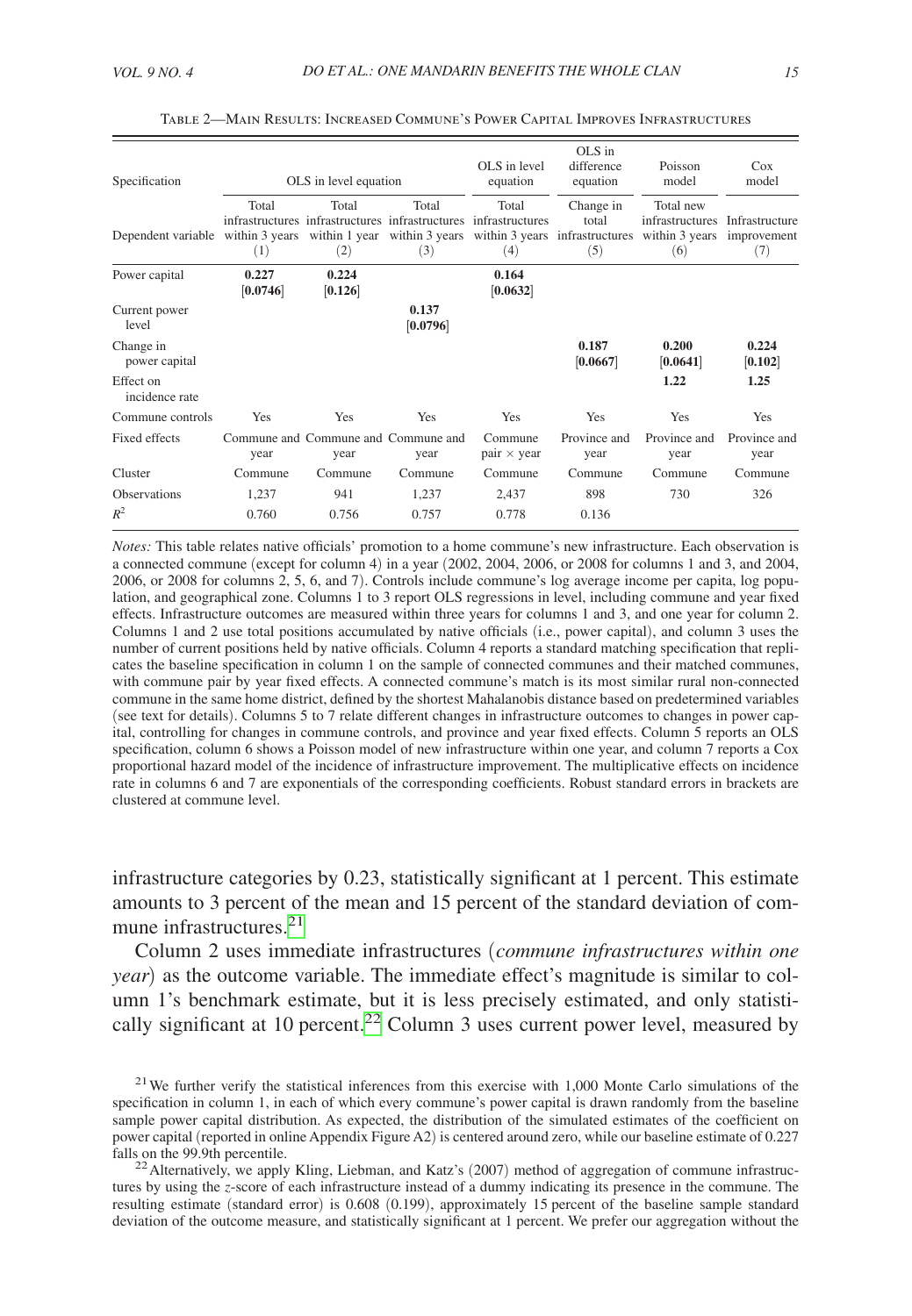

Figure 1. Impact of Native Officials' Promotions on Total Infrastructures in Home Communes over Time

*Notes:* This figure shows the impact of native officials' promotions on hometown infrastructure categories over time. The dependent variable is commune infrastructures within one year. Each point denotes a coefficient of the number of *new* native official promotions in years  $t + 1$ ,  $t$ ,  $t - 1$ ,  $t - 2$ , and the accumulated power capital up to year *t* − 3. Each corresponding bar represents the coefficient's 95 percent confidence interval. Controls include commune's log average income per capita, log population, geographical zone, and commune and year fixed effects.

the number of ranking positions that the commune's native officials currently hold, instead of accumulated power capital. The effect is still sizeable and significant, but considerably smaller than power capital's effect found in column 1. This is consistent with Section IIIB's consideration of power capital as a social capital concept, whereby an official's personal connections are preserved when he moves or get promoted to a different position.

Figure 1 further shows the effects of new promotions over time, by decomposing the benchmark variable power capital. We use *commune infrastructures within 1 year* as the dependent variable (as in Table 2's column 2). We include explanatory variables that count the number of new promotions of native officials for the years  $-1$ , 0, 1, 2 before the surveyed year *NewPromotions*<sub>ct-s</sub>,  $s \in \{-1,0,1,2\}$ , and the accumulated power capital of three years before the surveyed year *PowerCapital<sub>c</sub>*,*t*−3, in place of the benchmark *PowerCapital<sub>c</sub>*, $t$ −1. The coefficients of those variables are reported on Figure 1. Not surprisingly, the impact starts at least one year after a new promotion.

Because of the decomposition *PowerCapital<sub>ct−1</sub>* = *NewPromotions<sub>ct−1</sub>* + *NewPromotions*<sub> $c,t-2$ </sub> + *PowerCapital*<sub> $c,t-3$ </sub>, the average of the coefficients of those three variables ( $\approx 0.237$ ) is expectedly close to the coefficient in column 2 of Table 2. Besides, the variables *NewPromotions*<sub>c $t-s$ </sub>,  $s \in \{-1,0\}$  serve as placebo tests, since

*z*-scores for a more transparent interpretation of the effect, and to avoid inflating the role of low-variation infrastructure categories in the aggregated measure.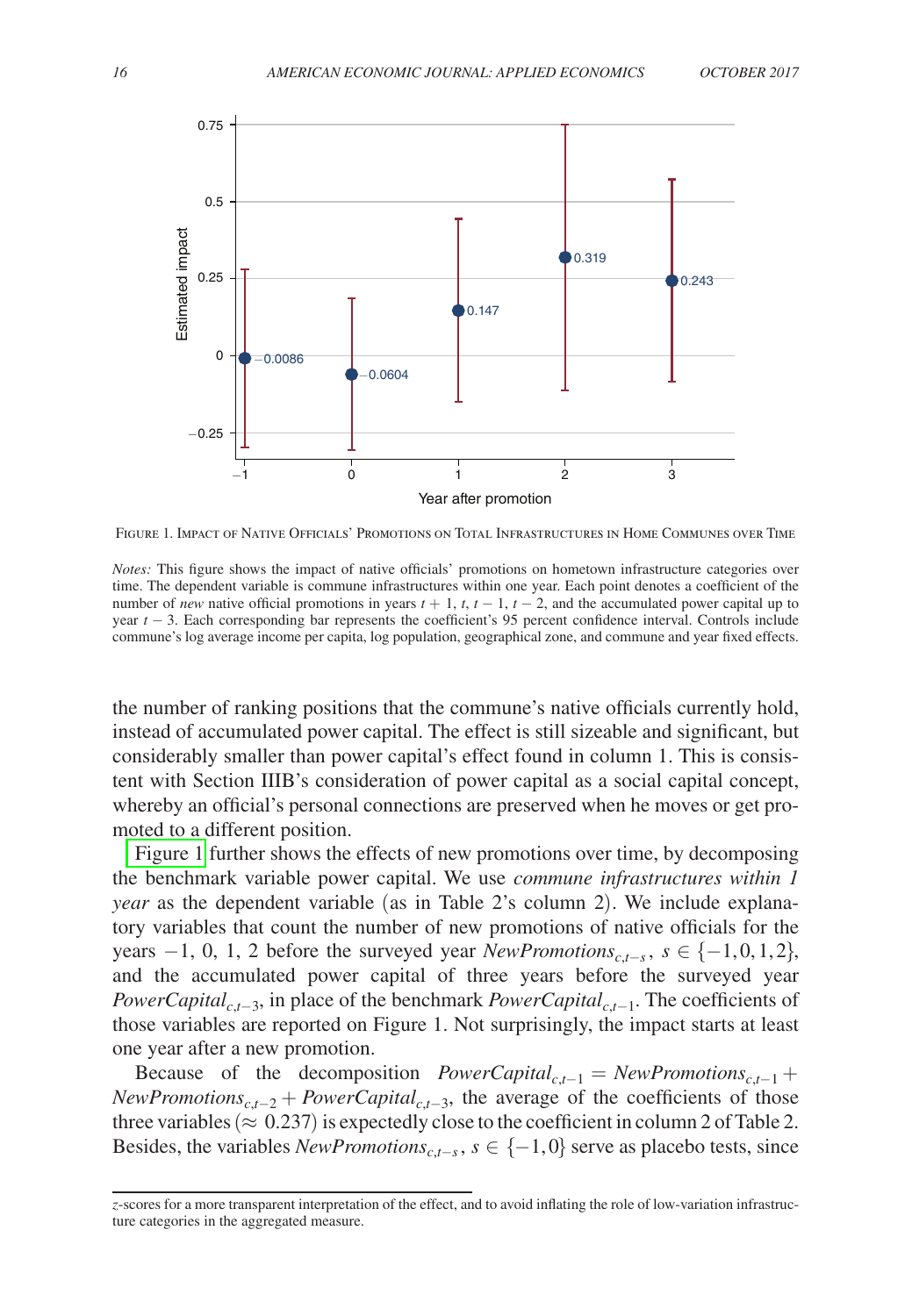we do not expect significant impacts of future or contemporaneous promotions on today's infrastructure. Indeed, their coefficients are much closer to zero.<sup>23</sup>

Column 4 replicates the benchmark specification in column 1 in a matched sample of connected communes and their most similar rural non-connected commune in the same home district,  $24$  including commune pair by year fixed effects. This matching estimate of 0.16 is statistically significant at 1 percent.

Table 2's following columns estimate the effect of changes in power capital on changes in commune infrastructures. Column 5 shows the corresponding OLS regression, controlling for changes in column 1's control variables, year dummies, and province fixed effects (equivalent to province-specific trends in the level equation). The effect of 0.19 is slightly smaller than that in column 1, and also statistically significant at 1 percent.

Column 6 reports estimates from Section IIIB's Poisson count model of new infrastructures, including the same set of controls and fixed effects. The coefficient of changes in power capital is 0.20, statistically significant at 1 percent. It indicates that a single promotion of a native official multiplies the incidence rate of a new category of infrastructure over a two-year period by  $exp(0.20) = 1.22$ . It means an increase of 22 percent of new infrastructures (see Section IIIB), equivalent to 0.18 more new infrastructures (the sample mean of new infrastructures is 0.81). Hence, despite the Poisson model's strong structural restrictions, the effect does not substantially deviate from the benchmark effect in column 1 (even though a comparison between these two interpretations is not entirely rigorous).

In column 7, we estimate Section IIIB's Cox proportional hazard model of the incidence of infrastructure improvement, controlling for the same set of controls and fixed effects. The coefficient of changes in power capital is 0.22, statistically significant at 5 percent. A single promotion of a native official is thus estimated to multiply the hazard rate of infrastructure improvement by  $exp(0.22) = 1.25$ . While the effect's magnitude is not readily comparable with the other specifications', column 6's finding confirms that native officials' promotion leads to new infrastructures, even when we impose the proportional hazard restriction and only use limited variation in the outcome (only the incidence, not the magnitude of improved infrastructures).

Overall, Table 2 shows that a commune's increase in power capital due to native officials' promotions is strongly associated with more infrastructure categories in subsequent years. This finding is robust across different measures of infrastructures and power, and different econometric specifications[.25](#page-16-2) We will build on the benchmark specification from Table 2's column 1 in the rest of the paper, as its estimate is most interpretable, and it requires minimal assumptions.

<span id="page-16-0"></span> $^{23}$  The estimated coefficients are not statistically significant, as precision is dampened by the inclusion of many explanatory variables with low predictive power. The full regression is reported in online Appendix Ta

<span id="page-16-1"></span> $^{24}$  Similarity is defined by the shortest Mahalanobis distance between two communes, based on their geographical distance and differences in average income per capita and population in 2002, and total infrastructure categories

<span id="page-16-2"></span> $2\overline{5}$  In online Appendix Table A2, we further verify that the findings in Table 2 are robust to additional sensitivity checks, by excluding the year 2002, splitting the sample into less and more developed communes, using the full sample of all surveyed rural communes that also includes non-connected communes, and using different fixed effects and clustering levels.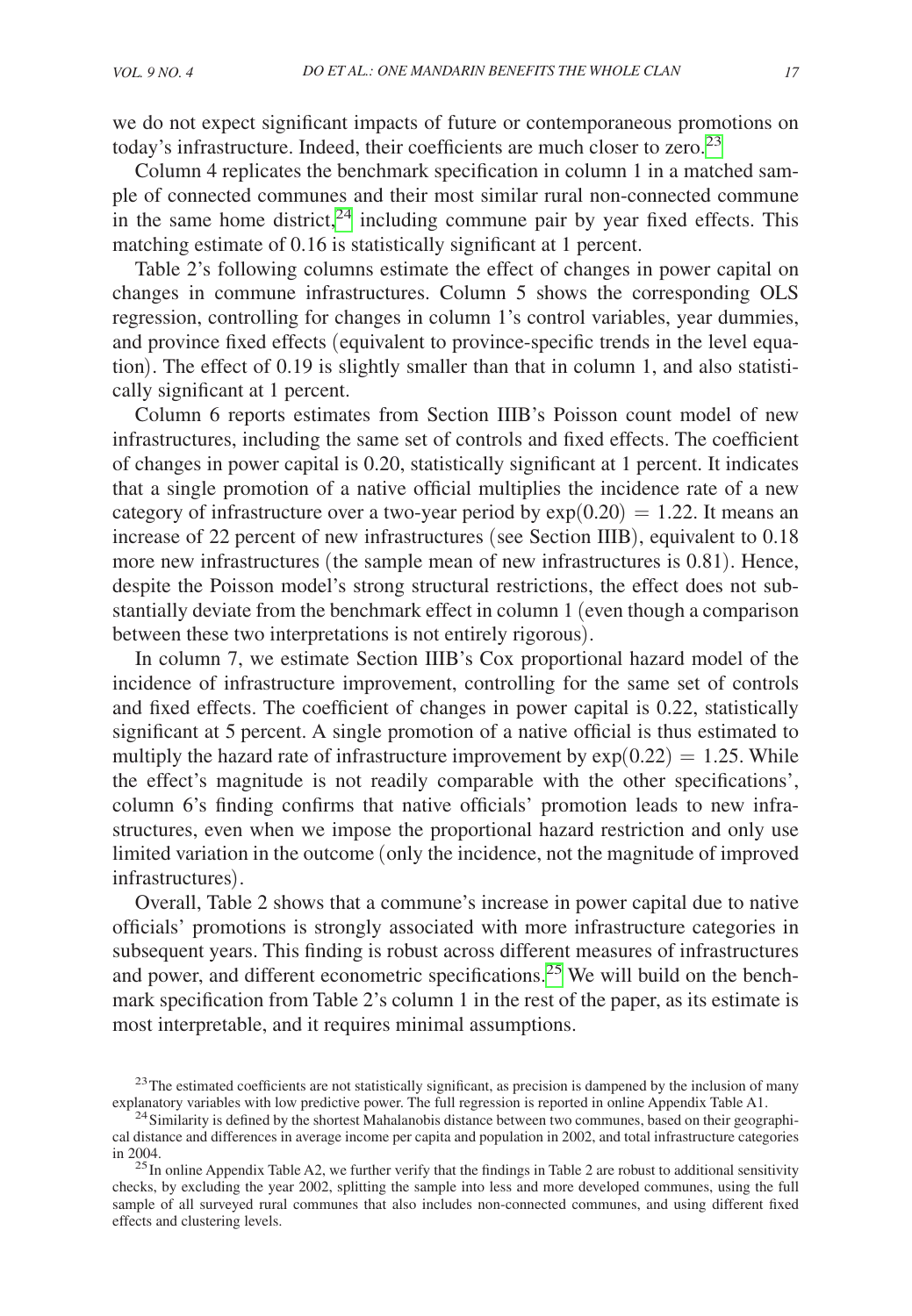| Dependent variable           | Productive<br>infrastructures infrastructures<br>within<br>3 years<br>(1) | Information<br>within<br>3 years<br>$\left( 2\right)$ | Education<br>and health<br>infrastructures<br>within 3 years<br>(3) | log average<br>income<br>within<br>3 years<br>(4) | log average<br>expenditure<br>within<br>3 years<br>(5) | log population<br>within<br>3 years<br>(6) |
|------------------------------|---------------------------------------------------------------------------|-------------------------------------------------------|---------------------------------------------------------------------|---------------------------------------------------|--------------------------------------------------------|--------------------------------------------|
| Power capital                | 0.132<br>[0.0545]                                                         | 0.0781<br>[0.0471]                                    | 0.0168<br>[0.0235]                                                  | $-0.0111$<br>[0.0344]                             | $-0.0110$<br>[0.0274]                                  | 0.0104<br>[0.0122]                         |
| Commune controls             | <b>Yes</b>                                                                | Yes                                                   | <b>Yes</b>                                                          | Yes                                               | Yes                                                    | <b>Yes</b>                                 |
| Fixed effects                | Commune<br>and year                                                       | Commune<br>and year                                   | Commune<br>and year                                                 | Commune<br>and Year                               | Commune<br>and year                                    | Commune<br>and year                        |
| Cluster                      | Commune                                                                   | Commune                                               | Commune                                                             | Commune                                           | Commune                                                | Commune                                    |
| <b>Observations</b><br>$R^2$ | 1,237<br>0.695                                                            | 1.237<br>0.737                                        | 1.237<br>0.811                                                      | 1,023<br>0.764                                    | 1,023<br>0.783                                         | 1,012<br>0.973                             |

Table 3—Effects of Increased Power Capital on Different Outcomes

*Notes:* This table relates native officials' promotion to a home commune's new infrastructure in different groups, and other commune characteristics. Each observation is a connected commune in a year (2002, 2004, 2006, or 2008). Controls include commune's log average income per capita, log population, and geographical zone, with commune and year fixed effects. All columns report OLS regressions on power capital measured as total positions accumulated by native officials. Different infrastructure outcomes in columns 1 to 3 are measured within three years. Productive infrastructures include electricity, clean water supply in dry season, clean water supply in wet season, irrigation system, and marketplace (5 categories). Information infrastructures include post office, radio station, and cultural center (3 categories). Education and health infrastructures include preschool, middle school, high school, and hospital (4 categories). Commune characteristics in columns 4 to 6 are measured in the first subsequent survey. Robust standard errors in brackets are clustered at commune level unless indicated otherwise.

Table 3 shows the effects of commune power capital on different types of infrastructures and other outcomes. Columns 1 to 3 show the effects on infrastructures for production, information and communication, and education and health. Each outcome variable is constructed similarly to *Infras3yr<sub>ct</sub>* over the group of relevant infrastructures. The effect on productive infrastructures is large and statistically significant, amounting to 4.5 percent of the baseline sample mean and 14 percent of the baseline standard deviation of the outcome infrastructure variable. The effect on information infrastructures is similarly large, at 3.5 percent of the baseline sample mean and 11 percent of the baseline standard deviation. In contrast, the effect on education and health infrastructures is limited in both magnitude and statistical significance[.26](#page-17-0) High maintenance cost, especially in terms of staff salaries, may explain the lower effect for education and health infrastructures.

Columns 4 to 6 show the effects of power capital on log commune average income and expenditure per capita, and log population in the subsequent survey year. All three estimates are small in magnitude and not statistically significant, suggesting that native official promotion does not have direct effects on home commune's economic outcomes within the relatively short three-year window. It is thus unlikely that new infrastructure results from a stronger local economy.[27](#page-17-1)

<span id="page-17-0"></span><sup>&</sup>lt;sup>26</sup>The estimated effect on education and health infrastructures amounts to only 0.8 percent of the baseline sam-<br>ple mean and 3 percent of the baseline standard deviation of the respective infrastructure variable.

<span id="page-17-1"></span> $^{27}$ This is not enough to ascertain that promoted native officials do not care about the local economy because it may take time for the newly constructed infrastructures to produce an effect.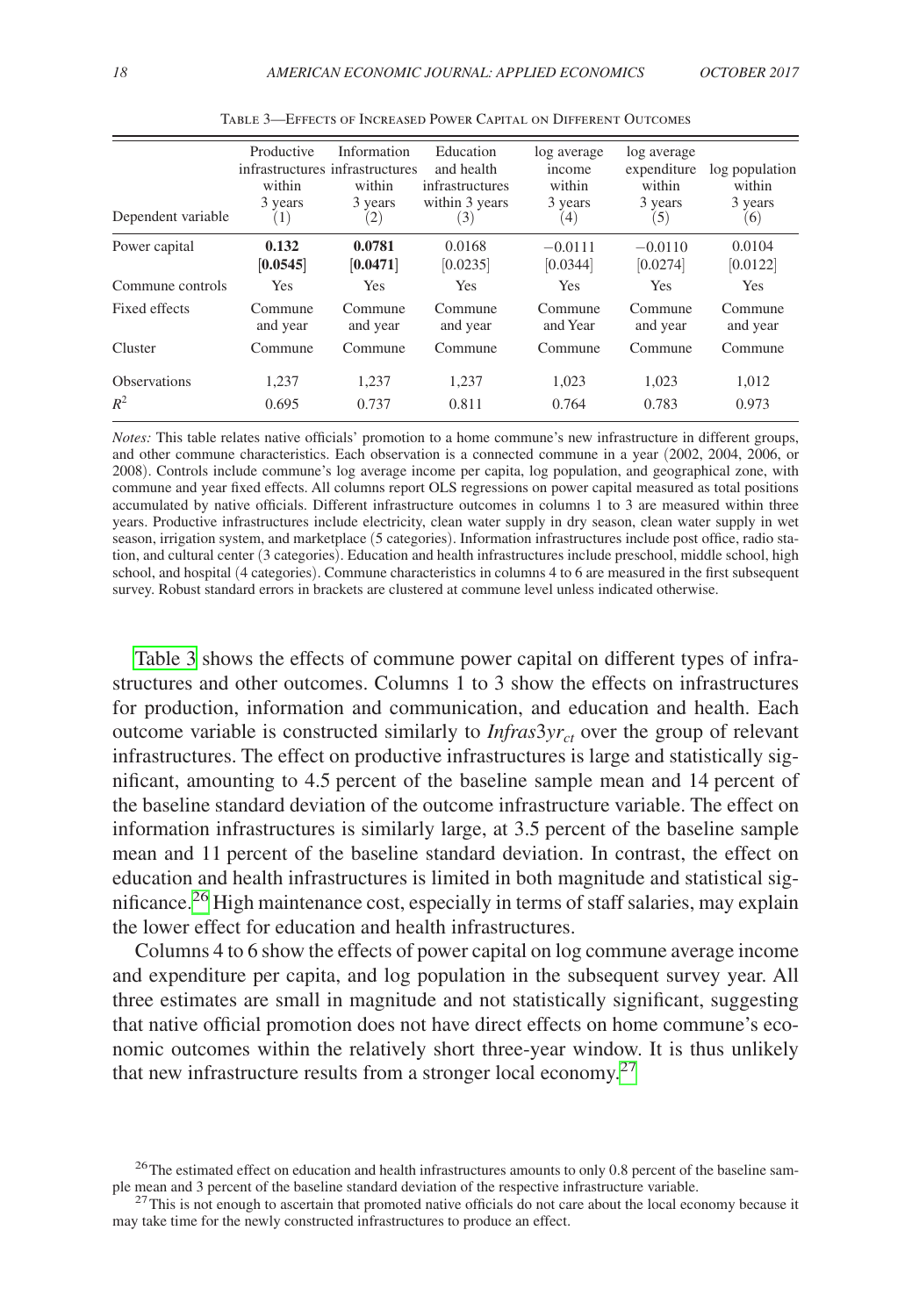The results presented in Tables 2 and 3 are consistent with the claim of widespread favoritism among Vietnamese officials, shown in the form of newly bestowed infrastructure projects in their home communes. Given that our sample does not include top leaders, this finding provides support for Hypothesis I, which states that non-top officials in authoritarian regimes also exercise favoritism.

A common alternative explanation found in most studies of favoritism and pork-barrel politics (e.g., Kramon and Posner 2016) is that a native official has better information on his home commune and helps budget allocators direct more resources to that commune to improve efficiency. In our context, this explanation is inconsistent with several details. First, better information should have been shared even before the promotion, since all studied officials (especially in the Government and the CPV) had already held notable positions that allowed for convenient communication with district budget allocators. Second, by the time of promotion, most officials had long since left their rural hometowns, so their information on hometowns is unlikely to be new to budget allocators in district authorities. Third, the included infrastructures are considered necessary in every commune in the state's long-run development plans, so further knowledge of local conditions is unlikely to affect the decision to undertake such constructions. Fourth, even if an official had better information on which infrastructure a commune needs most, it would only result in shifting between different types of infrastructure, and would not produce the positive effect on the measured total number of infrastructure categories.

# B. *Who Has the Power to Give Favors?*

Next we investigate the pervasiveness and degree of favoritism across different groups of Vietnamese officials, including members of the National Assembly (NA), Central and Provincial Governments, and the CPV's Central Committee. While the literature on favoritism in autocratic regimes has mostly addressed top leaders with both political interest and power to favor certain groups (e.g., Burgess et al. 2015), our sample also covers a large number of mid-level officials. This investigation helps shed light on the power structure of Vietnamese politics.

Panel A of [Table 4](#page-19-0) compares the effect of power capital in different groups of officials. In democracies, the politics of earmarking and pork barrel concentrates in the hands of lawmakers (Weingast, Shepsle, and Johnsen 1981; Bickers and Stein 2000). In contrast, in authoritarian Vietnam, estimates in columns 1 and 2 indicate that an NA position has very little power compared to other positions. The point estimate of NA power capital's effect is not statistically different from zero, and is only one-third of that of non-NA power capital. The difference between the two estimates is statistically significant at 5 percent. This finding is consistent with the observation that a regular member of the NA without another ranking position in the executive branch or CPV can hardly use his parliamentary membership as leverage for any real benefits, as the CPV and Central Government make major decisions (Malesky, Schuler, and Tran 2012).

If the NA has very little power to allocate the budget, then which branch does? Columns 3 and 4 compare the effect of power capital from the executive branch (including Central and Provincial Governments) to other branches. A promotion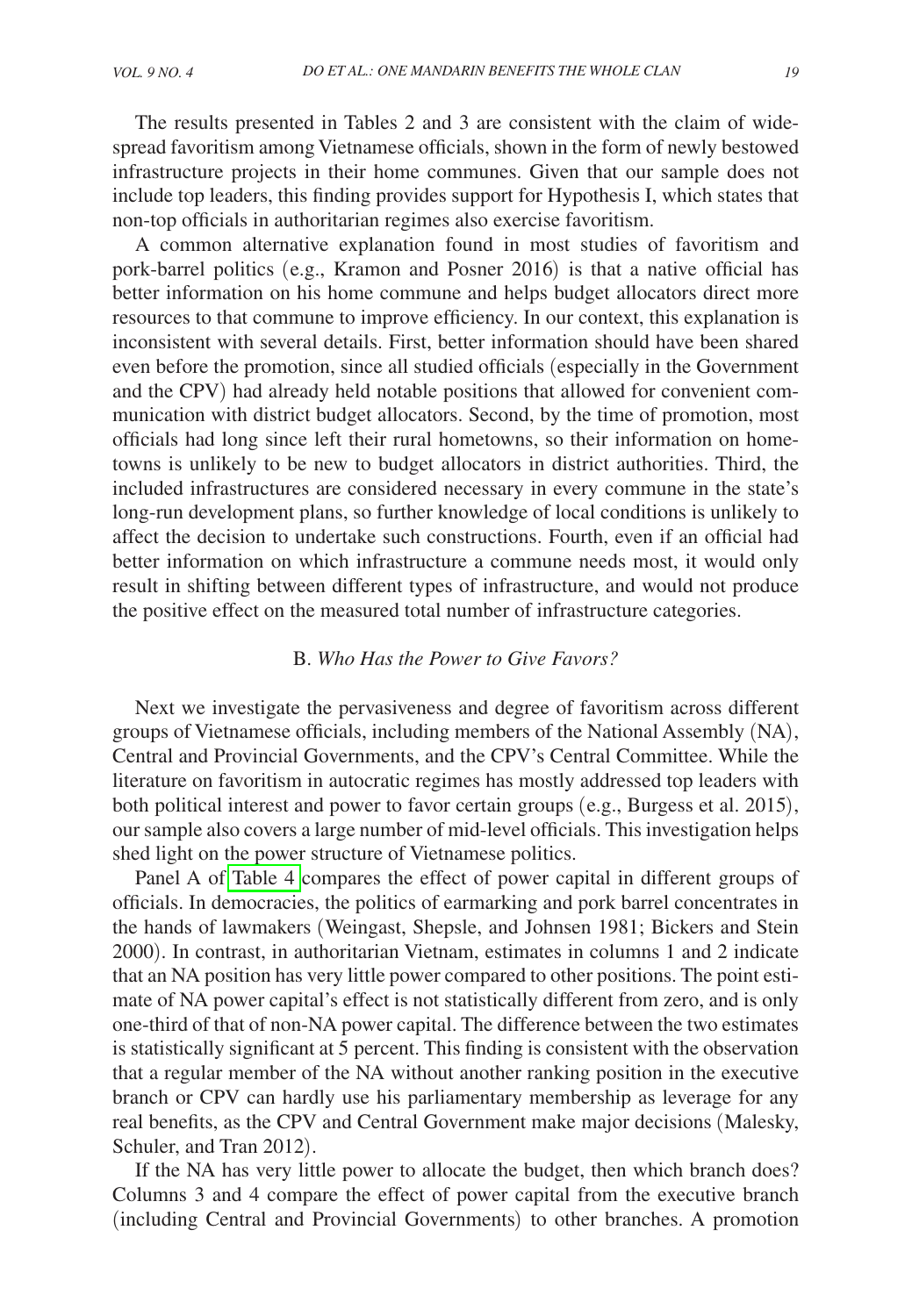<span id="page-19-0"></span>

| Panel A. Main results         |                                                              |                                                            |                                         |                                                           |                                                                   |                                                            |  |  |  |  |
|-------------------------------|--------------------------------------------------------------|------------------------------------------------------------|-----------------------------------------|-----------------------------------------------------------|-------------------------------------------------------------------|------------------------------------------------------------|--|--|--|--|
|                               | Dependent variable: Total infrastructures within three years |                                                            |                                         |                                                           |                                                                   |                                                            |  |  |  |  |
| Source of power capital       | National<br>Assembly<br>positions<br>(1)                     | Non-National<br>Assembly<br>positions<br>$\left( 2\right)$ | Executive<br>branch<br>positions<br>(3) | Non-executive<br>branch<br>positions<br>$\left( 4\right)$ | Executive<br>branch and CPV<br>middle-ranking<br>positions<br>(5) | National<br>Assembly<br>middle-ranking<br>positions<br>(6) |  |  |  |  |
| Power capital                 | 0.0307                                                       | 0.309                                                      | 0.471                                   | 0.100                                                     | 0.348                                                             | 0.0314                                                     |  |  |  |  |
|                               | [0.135]                                                      | [0.0948]                                                   | [0.133]                                 | [0.0930]                                                  | [0.0944]                                                          | [0.135]                                                    |  |  |  |  |
| <i>p</i> -value of difference |                                                              | 0.038                                                      |                                         | 0.010                                                     | 0.025                                                             |                                                            |  |  |  |  |
| Commune controls              | Yes                                                          | <b>Yes</b>                                                 | Yes                                     | Yes                                                       | Yes                                                               | <b>Yes</b>                                                 |  |  |  |  |
| Fixed effects                 | Commune<br>and year                                          | Commune<br>and year                                        | Commune<br>and year                     | Commune<br>and year                                       | Commune<br>and year                                               | Commune<br>and year                                        |  |  |  |  |
| Cluster                       | Commune                                                      | Commune                                                    | Commune                                 | Commune                                                   | Commune                                                           | Commune                                                    |  |  |  |  |
| <b>Observations</b>           | 1,237                                                        | 1,237                                                      | 1,237                                   | 1,237                                                     | 1,237                                                             | 1,237                                                      |  |  |  |  |
| $R^2$                         | 0.756                                                        | 0.761                                                      | 0.762                                   | 0.756                                                     | 0.762                                                             | 0.756                                                      |  |  |  |  |

Table 4—Impacts on Infrastructures across Different Types of Positions

*Panel B. Comparison between different types of positions*

| Dependent variable:<br>Infrastructures within 3 years                                                 | Total<br>(1)        | Productive<br>(2)      | Information<br>(3)  | Education<br>and health<br>(4) | Total<br>(5)                           | (6)                                      | Productive Information<br>(7)           | Education<br>and health<br>(8)              |
|-------------------------------------------------------------------------------------------------------|---------------------|------------------------|---------------------|--------------------------------|----------------------------------------|------------------------------------------|-----------------------------------------|---------------------------------------------|
| Power capital from                                                                                    |                     |                        |                     |                                |                                        |                                          |                                         |                                             |
| CPV's central committee                                                                               | 0.154<br>[0.150]    | 0.124<br>[0.108]       | 0.00621<br>[0.0696] | 0.0236<br>[0.0458]             |                                        |                                          |                                         |                                             |
| National Assembly                                                                                     | 0.0636<br>[0.128]   | $-0.00554$<br>[0.0919] | 0.0755<br>[0.0899]  | $-0.00638$<br>[0.0452]         |                                        |                                          |                                         |                                             |
| Executive branch                                                                                      | 0.471<br>[0.135]    | 0.269<br>[0.0886]      | 0.175<br>[0.0830]   | 0.0297<br>[0.0357]             |                                        |                                          |                                         |                                             |
| Top-ranking positions                                                                                 |                     |                        |                     |                                | $-0.0887$<br>[0.322]                   | 0.00207<br>[0.256]                       | $-0.116$<br>[0.136]                     | 0.0249<br>[0.104]                           |
| Executive branch and CPV<br>middle-ranking positions<br>National Assembly<br>middle-ranking positions |                     |                        |                     |                                | 0.352<br>[0.0943]<br>0.0770<br>[0.131] | 0.215<br>[0.0670]<br>0.00287<br>[0.0931] | 0.109<br>[0.0531]<br>0.0844<br>[0.0920] | 0.0282<br>[0.0259]<br>$-0.0103$<br>[0.0443] |
| Commune controls                                                                                      | Yes                 | Yes                    | Yes                 | Yes                            | Yes                                    | Yes                                      | Yes                                     | Yes                                         |
| Fixed effects                                                                                         | Commune<br>and year | Commune<br>and year    | Commune<br>and year | Commune<br>and year            | Commune<br>and year                    | Commune<br>and year                      | Commune<br>and year                     | Commune<br>and year                         |
| Cluster                                                                                               | Commune             | Commune                | Commune             | Commune                        | Commune                                | Commune                                  | Commune                                 | Commune                                     |
| <b>Observations</b>                                                                                   | 1,237               | 1,237                  | 1,237               | 1,237                          | 1,237                                  | 1,237                                    | 1,237                                   | 1,237                                       |
| $R^2$                                                                                                 | 0.762               | 0.697                  | 0.738               | 0.812                          | 0.762                                  | 0.697                                    | 0.738                                   | 0.812                                       |

*Notes:* This table relates native officials' promotion to a home commune's new infrastructure in different groups, and other commune characteristics. Each observation is a connected commune in a year (2002, 2004, 2006, or 2008). Controls include commune's log average income per capita, log population, and geographical zone, with commune and year fixed effects. All columns report OLS regressions in level, with infrastructure outcomes measured within three years and power capital measured as total positions accumulated by native officials. Panel A reports benchmark regression results using power capital accumulated by native officials in different government branches, including National Assembly and non-National Assembly positions (columns 1 and 2), executive branch (i.e., central and provincial governments) and non-executive branch positions (columns 3 and 4), middle-ranking positions in the executive branch and CPV (i.e., deputy ministers, provincial government, and ordinary non-Politburo non-chaired members of the CPV's Central Committee) (column 5), and middle-ranking positions in the National Assembly (i.e., ordinary non-chaired members) (column 6). Differences of coefficients are tested against zero using seemingly unrelated regressions. In panel B, columns 1 to 4 report "horserace" regression results among power capital accumulated by native officials in different government branches (i.e., CPV's Central Committee, National Assembly, and executive branch). Columns 5 to 8 of panel B report "horserace" regression results among power capital accumulated by native officials of different rankings (i.e., top-ranking positions, middle-ranking positions in the executive branch or CPV, and middle-ranking positions in the National Assembly). Productive infrastructures include electricity, clean water supply in dry season, clean water supply in wet season, irrigation system, and marketplace (five categories). Information infrastructures include post office, radio station, and cultural center (three categories). Education and health infrastructures include preschool, middle school, high school, and hospital (four categories). Robust standard errors in brackets are clustered at commune level.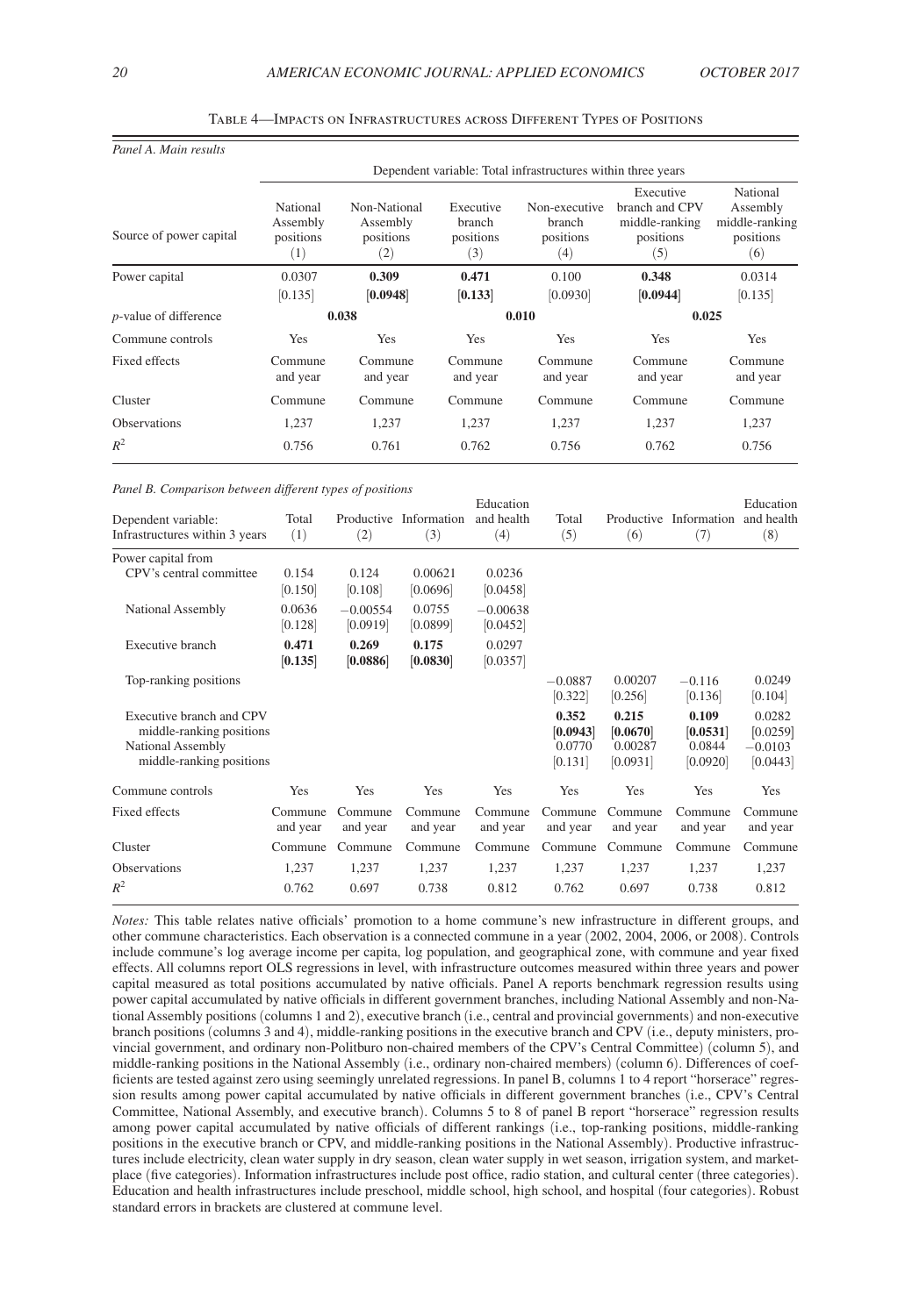in the executive branch brings 0.47 additional infrastructure categories to the home commune (statistically significant at 1 percent), almost 5 times the effect of a promotion to nonexecutive branches. The strong effect of power capital from executive branch positions highlights the considerable political power of Central Government members to affect public decisions beyond their jurisdiction. That would be consistent with an informal channel of influence through exchanges of personal favors (between ranking officials and local budget allocators). A simple model of this informal channel is discussed in the online Appendix.

Column 5 examines the effect of a promotion to a middle-ranking position in the executive branch or CPV, which includes all positions in our sample below the rank of minister or equivalent (data construction is detailed in the online Appendix). A promotion to a middle-ranking position brings 0.35 new infrastructure categories to the home commune. The effect is statistically significant at 1 percent, and significantly greater than that of ordinary non-chaired positions in the NA (column 6). Favoritism is thus clearly not limited to only top-level officials, as shown in the existing literature, but also pervasive in the midrange of Vietnamese politics, especially within the executive branch and the CPV.

An alternative way to compare the influences of different groups of political elites is to run "horserace" regressions, reported in panel B of Table 4. Column 1 includes in one regression three power capital variables separately for: the CPV's Central Committee, the NA, and the executive branch. The result is intriguing. While its one-party role is anchored in the constitution, the CPV's influence is much smaller than the executive branch's, and is not significantly different from zero. The same pattern holds when we break infrastructures into three groups: productive, information, education, and health (columns 2 to 4). This shows that a membership in the high-profile CPV's Central Committee still does not help one's hometown much, unless one holds an additional executive position.

The remaining columns in panel B exhibit a surprising difference in the influences of different ranks of Vietnamese political elites. Columns 5 to 8 show that only middle-ranking positions in the executive branch or CPV have positive and statistically significant effects on hometown infrastructures. Middle-ranking positions in the NA have positive but insignificant effects. Interestingly, top-ranking positions have negative although statistically insignificant effects on hometown infrastructures. A speculative explanation of this pattern is that while low-level promotions (e.g., non-chaired positions in the NA) do not yield enough power to exercise hometown favoritism, promotions to top-ranking positions do not exert much effect on hometown infrastructure because those hometowns have already obtained sufficient infrastructures by that time. The fact that we only detect favoritism among middle-ranking officials does not rule out other potential channels through which top officials can favor their hometowns.

Together, the results from Table 4 show that hometown favoritism is a phenomenon widespread across different groups and ranks of Vietnamese officials, consistent with Hypothesis I. The magnitude of favoritism varies substantially across different ranks and divisions within the government, consistent with Hypothesis II. In particular, we find that even middle-ranking officials in the executive branch or CPV are more powerful than members of the legislative National Assembly. This pattern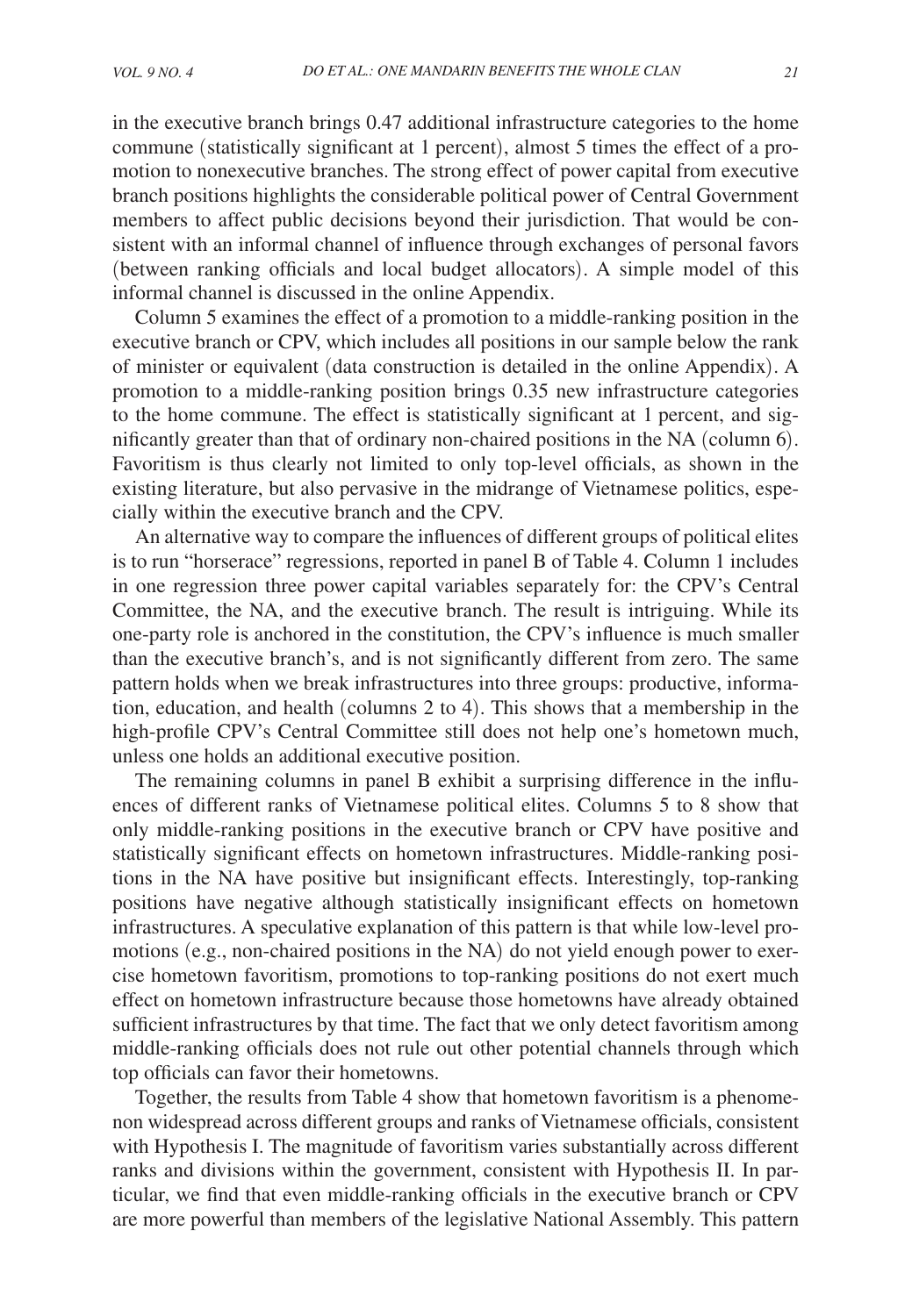underlines the importance of informal authority and the inconsequence of legislative bodies in less democratic countries.

#### C. *What Is the Motive of Hometown Favoritism?*

*Political versus Nonpolitical Motives*.—We now assess the relative importance of two motives of hometown favoritism by comparing favoritism at the commune and district levels. As argued in Section IIIA, if favoritism is motivated principally by social preferences toward the home commune, it should be narrowly targeted, and little effect should be detected outside the home commune. In contrast, if political support is what motivates favoritism, it should be reinforced at the district level. [Table 5](#page-22-0) reports tests of those two predictions.

Addressing narrow targeting, columns 1 to 6 use a sample of connected home communes and their most similar rural non-connected communes in the same home district (as defined in Table 2's column 4). Each infrastructure outcome of the matched non-connected commune is regressed on the home commune's power capital, controlling for matched commune's and year's fixed effects. Column 1 shows that a promotion of a native official from one commune has a negative, statistically insignificant effect on infrastructure development of similar communes in the same home district. The estimate remains similar even when we focus only on promotions to positions with the strongest effects on home commune's infrastructures, namely executive branch or middle-ranking positions, as shown in columns 2 and 3. The estimate is close to zero for categories of information infrastructures (column 5) and education and health infrastructures (column 6), while for productive infrastructure it is slightly larger in magnitude, but still not statistically significant (column 4). [28](#page-21-0)

When those estimates are compared with the corresponding effects in home communes, the difference is always large and strongly significant. They clearly show that favoritism is narrowly targeted toward home communes, not similar communes close by. The negative effects in the matched communes may hint that home communes benefit from favoritism at the expense of their neighbors, an effect in line with a fixed total district budget. Given that all estimates are not significant, this interpretation is inconclusive.

Going further, columns 7 and 8 explore potential favoritism beyond connected communes in a sample of connected districts.<sup>[29](#page-21-1)</sup> Average and total infrastructure outcomes (computed among non-connected communes) are respectively regressed on the home district's power capital (total power capital of all of its communes). Both estimates are close to zero and not statistically significant, thus not consistent with the motive of district political support.

Overall, the results in Table 5 suggest that the observed favoritism is narrowly targeted to home communes. They support Hypothesis III that favoritism is more

<span id="page-21-0"></span><sup>&</sup>lt;sup>28</sup>We further show in online Appendix Figure A3 (similar to Figure 1, for matched communes) that the effect of promotions on matched communes remains close to zero over time.

<span id="page-21-1"></span><sup>&</sup>lt;sup>29</sup>Four hundred and fifteen out of 656 districts in Vietnam are connected to at least one official in our study period.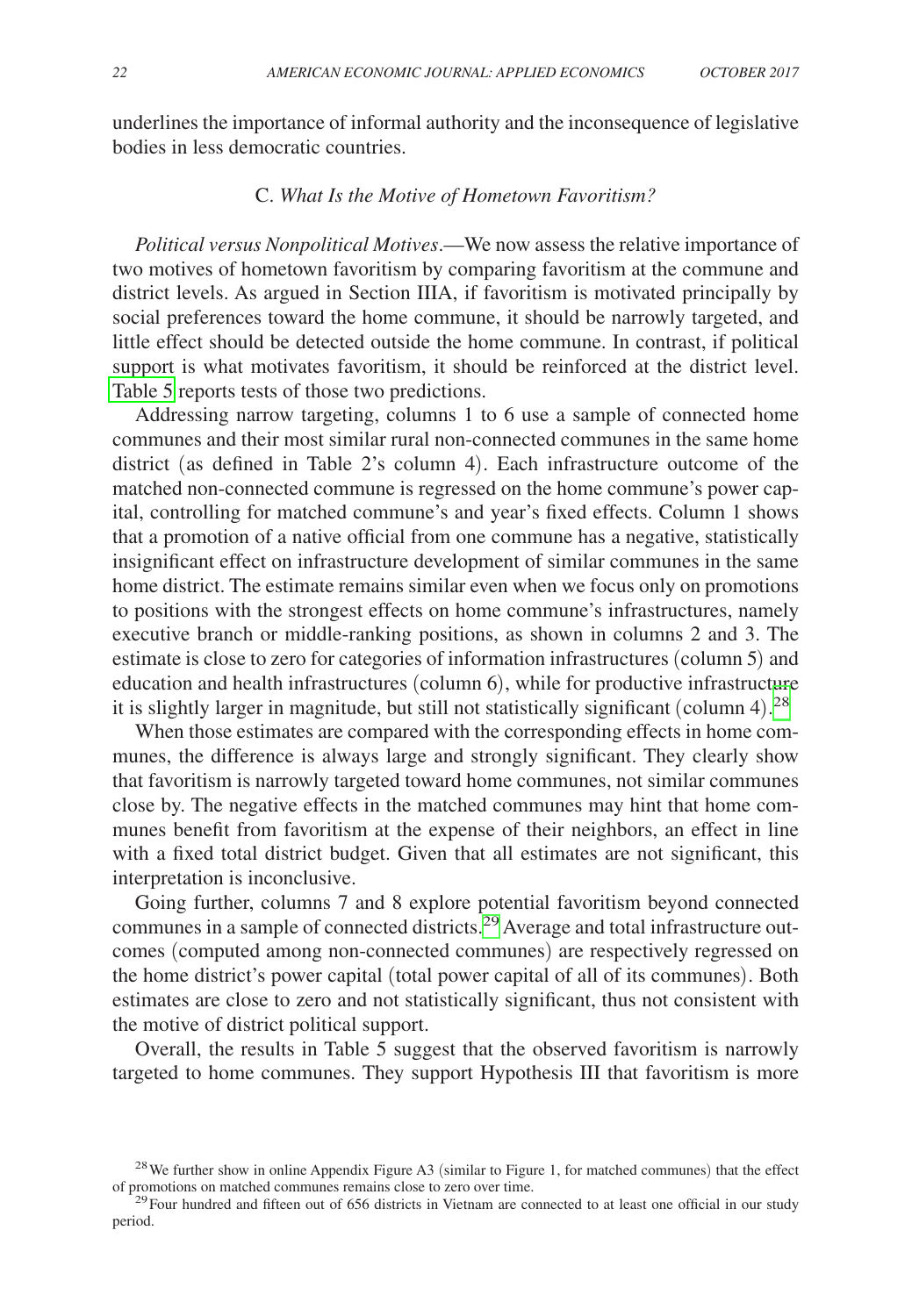|                                                              |                              | Matched commune's infrastructures | Home district's<br>infrastructures |                         |                         |                         |                                         |                                       |
|--------------------------------------------------------------|------------------------------|-----------------------------------|------------------------------------|-------------------------|-------------------------|-------------------------|-----------------------------------------|---------------------------------------|
| Dependent variable:<br>Infrastructures within<br>3 years     |                              | Total                             |                                    | Productive              | Information             | Education<br>and health | Non-<br>connected<br>commune<br>average | Non-<br>connected<br>commune<br>total |
| Source of power capital                                      | A11<br>positions<br>$^{(1)}$ | Executive<br>branch<br>(2)        | Middle-<br>ranking<br>(3)          | A11<br>positions<br>(4) | A11<br>positions<br>(5) | A11<br>positions<br>(6) | A11<br>positions<br>(7)                 | A11<br>positions<br>(8)               |
| Home commune's<br>power capital                              | $-0.0292$<br>[0.0769]        | $-0.0220$<br>[0.129]              | $-0.0446$<br>[0.0954]              | $-0.0378$<br>[0.0470]   | 0.00397<br>[0.0506]     | 0.00349<br>[0.0178]     |                                         |                                       |
| Home district's<br>power capital                             |                              |                                   |                                    |                         |                         |                         | 0.00131<br>[0.0256]                     | 0.00729<br>[0.0951]                   |
| Commune/district<br>controls                                 | Yes                          | Yes                               | Yes                                | Yes                     | Yes                     | Yes                     | Yes                                     | Yes                                   |
| <b>Fixed effects</b>                                         | Commune<br>and year          | Commune<br>and year               | Commune<br>and year                | Commune<br>and year     | Commune<br>and year     | Commune<br>and year     | <b>District</b><br>and year             | <b>District</b><br>and year           |
| Cluster                                                      | Commune                      | Commune                           | Commune                            | Commune                 | Commune                 | Commune                 | <b>District</b>                         | <b>District</b>                       |
| Observations                                                 | 1,200                        | 1,200                             | 1,200                              | 1,200                   | 1,201                   | 1,201                   | 1,057                                   | 1,057                                 |
| $R^2$                                                        | 0.709                        | 0.709                             | 0.709                              | 0.686                   | 0.712                   | 0.772                   | 0.862                                   | 0.983                                 |
| Corresponding baseline<br>estimate                           | 0.227<br>[0.0746]            | 0.471<br>[0.133]                  | 0.348<br>[0.0944]                  | 0.125<br>[0.0548]       | 0.0801<br>[0.0469]      | 0.0163<br>[0.0236]      |                                         |                                       |
| <i>p</i> -value of difference<br>versus baseline<br>estimate | 0.0064                       | 0.0022                            | 0.0010                             | 0.0116                  | 0.2000                  | 0.6136                  |                                         |                                       |

#### <span id="page-22-0"></span>Table 5—Increased Commune Power Capital Does Not Affect Infrastructures in Neighboring **COMMUNES**

*Notes:* This table examines the effect of native officials' promotions on infrastructure construction in home district. Controls include commune's or district's log average income per capita, log population, and geographical zone, with commune (or district) and year fixed effects. All columns report OLS regressions in level, with infrastructure outcomes measured within three years and power capital measured as total positions accumulated by native officials. Columns 1 to 6 consider pairwise matches between a connected home commune and its most similar rural non-connected commune in the same home district, defined by the shortest Mahalanobis distance based on predetermined variables (see text for details). Matched commune's infrastructure outcomes are regressed on home commune's power capital, controlling for commune and year fixed effects. Differences of coefficients are tested against zero using Seemingly Unrelated Regressions. In columns 7 and 8, each observation is a connected district in a year. Power capital is the total power capital of all communes in the district (surveyed or not), and infrastructure outcomes are measured as the average or total infrastructures among the districts' surveyed non-connected rural communes. Both columns use sample of districts that have the same number of surveyed non-connected rural communes in survey waves *t* and *t* + 2. District and year fixed effects are included. Robust standard errors in brackets are clustered at commune or district level as indicated.

likely driven by native officials' social preferences toward their home communes, and unlikely by political motives.

*Family Values*.—We further investigate whether favoritism is associated with local culture's stress on patrilineal duties and altruism toward the family. If officials' favoritism is chiefly motivated by their social preferences toward their patrilineal origin, we expect higher levels of favoritism in areas where the local culture puts more emphasis on these values. We use the ratio of domestic remittances and worship expenditure over household income in 2002, averaged over surveyed house-holds, as a proxy for family values by district.<sup>[30](#page-22-1)</sup>

<span id="page-22-1"></span> $30$  Below the district level, a measure of family values by commune would take up too much noise.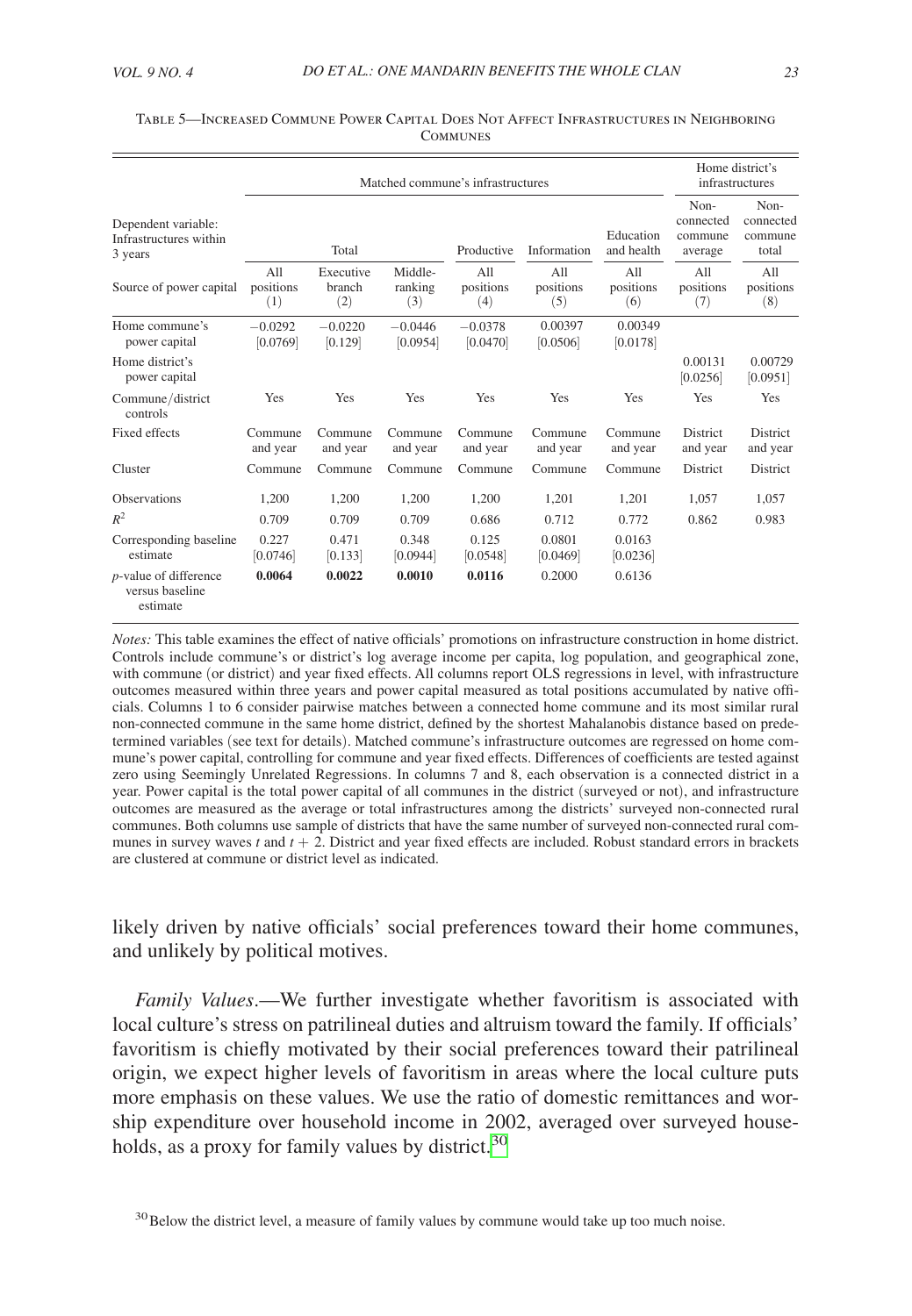To explore the heterogeneity of favoritism by family values, we plot our benchmark measure of favoritism, namely the regression coefficient of hometown infrastructures on promotion, as a function of family values (in percentile) in the first graph of [Figure 2.](#page-24-0) [31](#page-23-0) The extent of favoritism appears robustly increasing in family values, until it stabilizes among the top quartile of family values. Online Appendix Table A4 further strengthens this remark with regression results in two subsamples of communes split at the median of the measure of family values.<sup>[32](#page-23-1)</sup>

*Economic Conditions*.—Is favoritism stronger or weaker in richer versus poorer hometowns? The second graph of Figure 2 shows that favoritism is relatively stable among below median income communes, but quickly declines at higher levels of income per capita. The pattern is further supported by columns 3 and 4 of online Appendix Table A4.

*Local Governance*.—How does favoritism vary with the difficulty to implement it through informal channels within Vietnam's administrative system? As discussed previously, most ranking officials do not have any hierarchical authorities over budget allocation by districts toward their home communes, so favoritism is probably brokered via exchanges of favor.<sup>33</sup> Strong local governance may act as a barrier against this mechanism. We construct a measure of local governance quality that aggregates relevant questions included in the Vietnam Provincial Competitiveness Indices 2006, a set of indices of industries' governance perceptions that has been systematically constructed with the help from the UNDP since 2006 (see details in Malesky 2006 and subsequent reports). Details of the measure's construction are described in the online Appendix. A higher local governance quality score indicates less corrupted and more transparent local governance.

The last graph of Figure 2 shows that the favoritism effect is steadily decreasing in the quality of local governance, and becomes statistically insignificant among the best governed provinces. Supporting regression results based on median-split subsamples are provided in online Appendix Table A4. This pattern suggests that hometown favoritism is more rampant under weaker local governance.

In sum, Table 5 shows that favors are narrowly targeted, and Figure 2 and online Appendix Table A4 associate hometown favoritism with stronger family values, lower income, and weaker governance. These patterns are consistent with the view that hometown favoritism is likely motivated by social preferences, rather than by political calculations.

<span id="page-23-0"></span> $31$ As detailed in the online Appendix, the graphs of Figure 2 are estimated semi-parametrically: the estimate at each percentile of the *x-*axis variable is obtained from the benchmark regression from Table 2 weighted by a kernel function at that point.<br><sup>32</sup>Even when favoritism correlates with higher family values, we cannot determine whether a promoted official

<span id="page-23-1"></span>acts out of pure altruism as prosocial preferences toward his hometown and his extended family there, or he has selfish symbolic preferences for gratitude, recognition, or admiration from his hometown.

<span id="page-23-2"></span> $33$  A chairman of a Provincial People's Committee does hold authority over district budgets within the province. However, we do not find significant effects on home district infrastructures.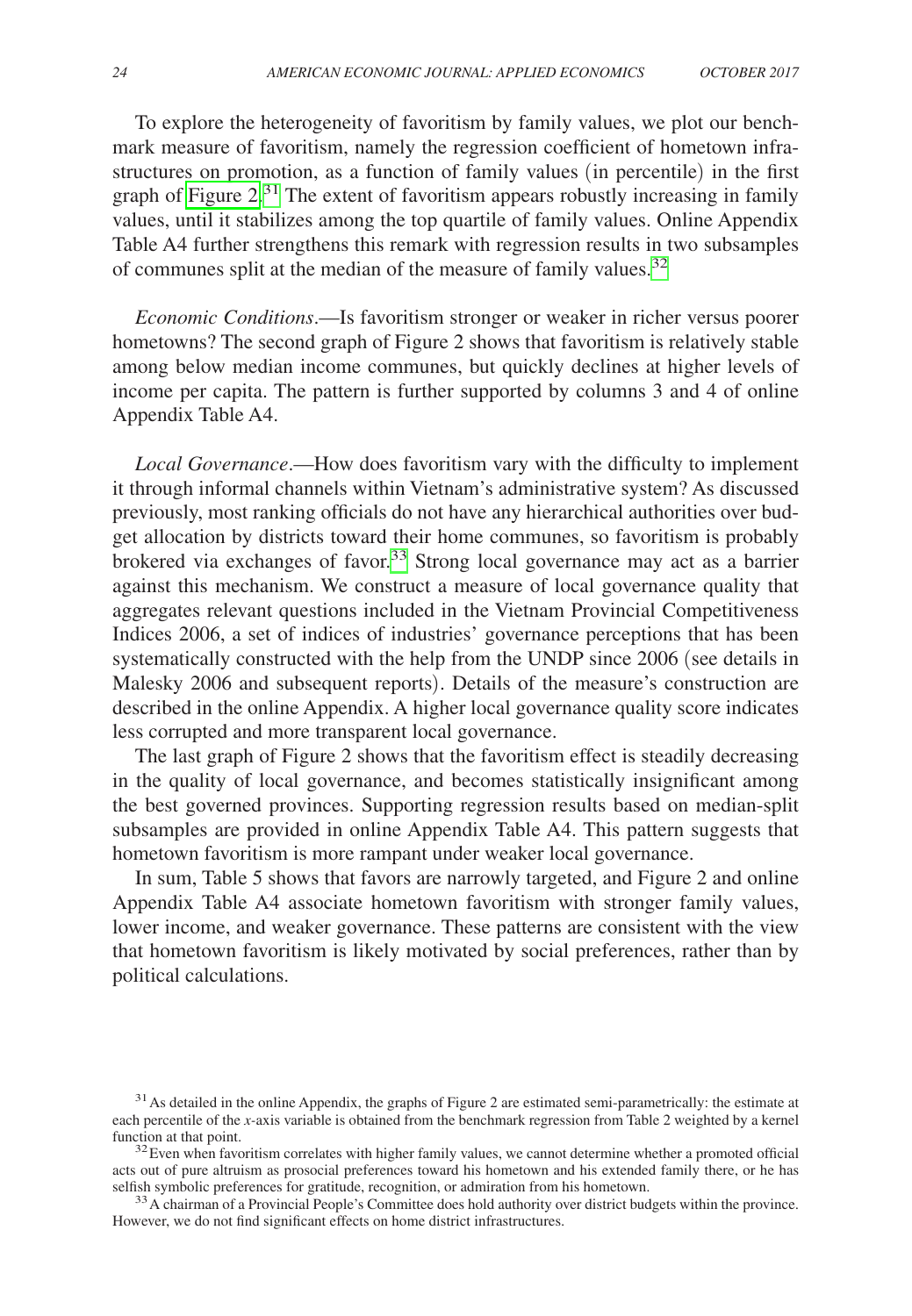<span id="page-24-0"></span>

Figure 2. Impact of Native Officials' Promotions on Total Infrastructures by Home Commune Characteristics (*local linear regression results and 95 percent confidence intervals*)

*Notes:* The graphs present semi-parametric estimates of the heterogeneous effect of native officials' promotion on home commune's new infrastructure, as a function of the percentile on the *x*-axis. The semiparametric estimation uses a Gaussian kernel function of the *x*-axis variable, with a bandwidth of 25 percent of the range (details are in the online Appendix.)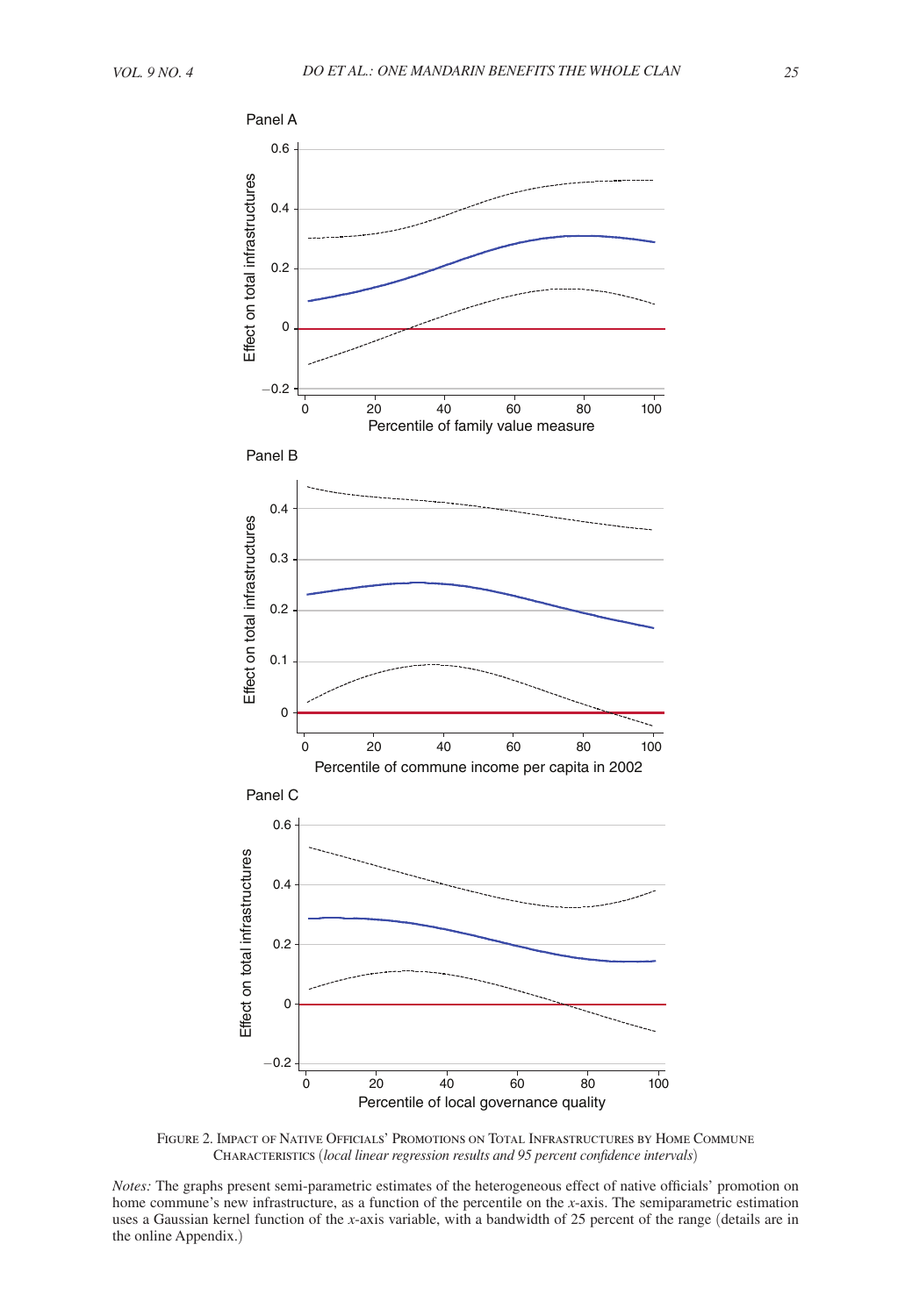# **V. Concluding Remarks**

In this paper, we find robust evidence of widespread hometown favoritism in Vietnam, as a hometown receives on average 0.23 new infrastructure categories within three years following a native official's promotion to high office. While middle-ranking officials, especially in the executive branch, widely exercise favoritism, non-chaired members of the legislative National Assembly do not. This pattern reveals the power structure within an authoritarian regime, in stark contrast with common findings in distributive politics in democracies. Because officials without direct authority over commune budgets can direct resources to their home commune, favoritism is likely engineered through informal influence and favor trading. In support of this interpretation, communes in provinces with worse local governance tend to reap more benefits from favoritism.

We find that officials target favors narrowly to their small home communes instead of distributing them over their home districts. In Vietnam, the potential political support of a commune's population is negligible to an official's career. The findings thus suggest that hometown favoritism is unlikely motivated by political aims, as commonly considered in the existing literature. Instead, we suggest an explanation based on officials' social preferences towards hometowns, supported by the evidence of stronger hometown favoritism found in areas with stronger family values. We cannot, however, rule out all forms of personal economic benefits that officials may get via favoritism. It remains an open question whether social preferences or strategic behaviors are more important in explaining favoritism across the world.

The important question of efficiency has been left out in this paper, as it is in most related studies. It is not exactly clear how favoritism affects the allocative efficiency of public resources. Apart from the intuitive interpretation that it could cause serious misallocations of public resources, one might also speculate that officials possess better information about their home communes and can help direct public resources to more efficient use there. This information channel presents a formidable challenge to the literature on favoritism and patronage politics, and remains an interesting avenue for future research.

Based on standard economic theory, marginal incentives for corruption for personal gains should diminish as office holders become richer and their marginal utility smaller. It implies that in the long run, growth and stable politics should automatically reduce corruption rates. This paper's results raise some doubts about this view. Because of their willingness to abuse power to channel public resources to social connections, high-ranking officials may maintain an appetite for corruption far beyond their own consumption. Without proper transparency on public officials' relevant social connections, even fast growing economies under autocracy would find it hard to combat corruption.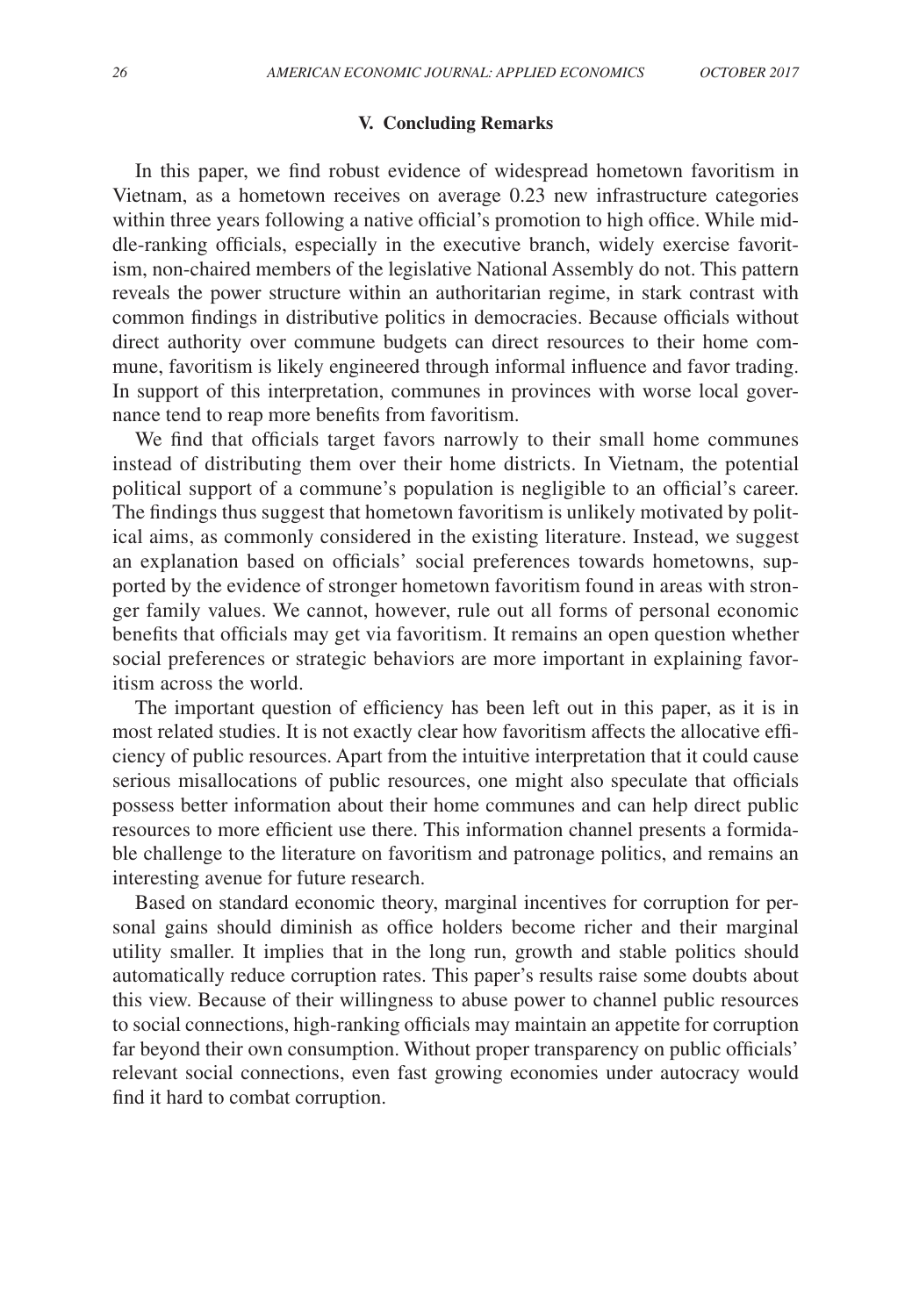#### **REFERENCES**

- **Alesina, Alberto, and Paola Giuliano.** 2011. "Family Ties and Political Participation." *Journal of the European Economic Association* 9 (5): 817–39.
- **Banerjee, Abhijit, and Rohini Somanathan.** 2007. "The political economy of public goods: Some evidence from India." *Journal of Development Economics* 82 (2): 287–314.
	- **Banfield, Edward C.** 1958. *The Moral Basis of a Backward Society*. New York: Free Press.
- **Bengali, Shashank.** 2015. "Sri Lanka confronts ex-leader's extravagant projects in 'middle of nowhere'." *Los Angeles Times*, March 30. [http://www.latimes.com/world/asia/la-fg-sri-lanka](http://www.latimes.com/world/asia/la-fg-sri-lanka-excesses-20150330-story.html)[excesses-20150330-story.html.](http://www.latimes.com/world/asia/la-fg-sri-lanka-excesses-20150330-story.html)
- **Besley, Timothy, Rohini Pande, and Vijayendra Rao.** 2012. "Just Rewards? Local Politics and Public Resource Allocation in South India." *World Bank Economic Review* 26 (2): 191–216.
- **Bickers, Kenneth N., and Robert M. Stein.** 2000. "The Congressional Pork Barrel in a Republican Era." *Journal of Politics* 62 (4): 1070–86.
- **Boix, Carles, and Milan W. Svolik.** 2013. "The Foundations of Limited Authoritarian Government: Institutions, Commitment, and Power-Sharing in Dictatorships." *Journal of Politics* 75 (2): 300–316.
- **Burgess, Robin, Remi Jedwab, Edward Miguel, Ameet Morjaria, and Gerard Padró i Miquel.** 2015. "The Value of Democracy: Evidence from Road Building in Kenya." *American Economic Review* 105 (6): 1817–51.
	- **Cameron, A. Colin, and Pravin K. Trivedi.** 2013. *Regression Analysis of Count Data*. Cambridge: Cambridge University Press.
	- **Campante, Filipe R., Quoc-Anh Do, and Bernardo Guimaraes.** 2017. "Capital Cities, Conflict, and Misgovernance: Theory and Evidence." Unpublished. [https://sites.google.com/site/fcampanteresearch/](https://sites.google.com/site/fcampanteresearch/home/working-papers) [home/working-papers](https://sites.google.com/site/fcampanteresearch/home/working-papers).
- **Carozzi, Felipe, and Luca Repetto.** 2016. "Sending the pork home: Birth town bias in transfers to Italian municipalities." *Journal of Public Economics* 134: 42–52.
	- **Chamberlain, Gary.** 1985. "Heterogeneity, omitted variable bias, and duration dependence." In *Longitudinal Analysis of Labor Market Data*, edited by James J. Heckman and Burton Singer, 3–38. Cambridge: Cambridge University Press.
- **Chattopadhyay, Raghabendra, and Esther Duflo.** 2004. "Women as Policy Makers: Evidence from a Randomized Policy Experiment in India." *Econometrica* 72 (5): 1409–43.
	- **De Luca, Giacomo, Roland Hodler, Paul A. Raschky, and Michele Valsecchi.** 2015. "Ethnic Favoritism: An Axiom of Politics?" Center for Economic Studies ifo Institute (CESifo) Working Paper 5209.
	- **Do, Quoc-Anh, Yen-Teik Lee, Bang Dang Nguyen, and Kieu-Trang Nguyen.** 2014. "Out of Sight, Out of Mind: The Value of Political Connections in Social Networks." Unpublished.
	- **Do, Quoc-Anh, Kieu-Trang Nguyen, and Anh N. Tran.** 2017. "One Mandarin Benefits the Whole Clan: Hometown Favoritism in an Authoritarian Regime: Dataset." *American Economic Journal: Applied Economics*. https://doi.org/10.1257/app.20130472.
	- **Dreher, Axel, Andreas Fuchs, Roland Hodler, Bradley C. Parks, Paul A. Raschky, and Michael J. Tierney.** 2015. "Aid on Demand: African Leaders and the Geography of China's Foreign Assistance." Centre for Economic Policy Research (CEPR) Discussion Paper 10704.
	- *Economist***.** 2012. "Africa's Largest and Most Grandiose Church Gets a New Neighbor." June 16. [http://www.economist.com/node/21556985.](http://www.economist.com/node/21556985)
	- *Economist***.** 2013. "When green refuses to fade: Muammar Qaddafi's hometown band of loyalists flaunt his favourite colour." June 29. [http://www.economist.com/news/middle-east-and-africa/21580161](http://www.economist.com/news/middle-east-and-africa/21580161- muammar-qaddafis-hometown-band-loyalists-flaunt-his-favourite-colour-where) [muammar-qaddafis-hometown-band-loyalists-flaunt-his-favourite-colour-where.](http://www.economist.com/news/middle-east-and-africa/21580161- muammar-qaddafis-hometown-band-loyalists-flaunt-his-favourite-colour-where)
	- **Fafchamps, Marcel.** 2011. "Risk Sharing Between Households." In *Handbook of Social Economics*, Vol. 1, edited by Jess Benhabib, Alberto Bisin, and Matthew O. Jackson, 1255–79. Amsterdam: North-Holland.
	- **Ferejohn, John A.** 1974. *Pork Barrel Politics: Rivers and Harbours Legislation, 1947–68*. Palo Alto: Stanford University Press.
- **Fisman, Raymond.** 2001. "Estimating the Value of Political Connections." *American Economic Review* 91 (4): 1095–1102.
- **Franck, Raphaël, and Ilia Rainer.** 2012. "Does the Leader's Ethnicity Matter? Ethnic Favoritism, Education, and Health in Sub-Saharan Africa." *American Political Science Review* 106 (2): 294–325.
- **Gandhi, Jennifer, and Ellen Lust-Okar.** 2009. "Elections Under Authoritarianism." *Annual Review of Political Science* 12: 403–22.
- **Gillespie, John.** 2008. "Localizing Global Rules: Public Participation in Lawmaking in Vietnam." *Law and Social Inquiry* 33 (3): 673–707.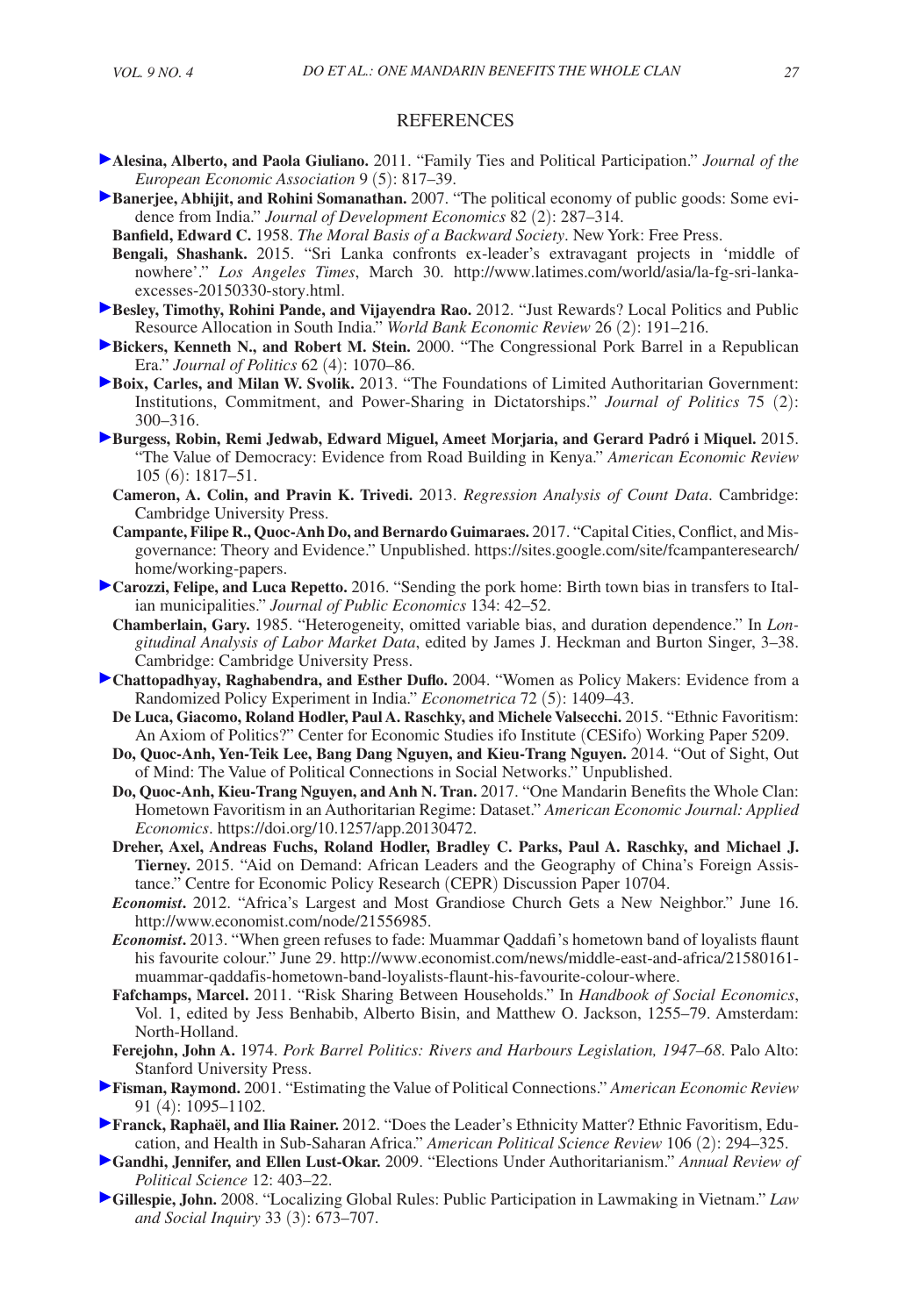- **Golden, Miriam, and Brian Min.** 2013. "Distributive Politics Around the World." *Annual Review of Political Science* 16: 73–99.
- **Hicken, Allen.** 2001. "Governance and Growth in Thailand." In *Corruption: The Boom and Bust of East Asia*, edited by J. Campos, 163–82. Quezon City, Philippines: Ateneo de Manila University Press.
- **Hodler, Roland, and Paul A. Raschky.** 2014. "Regional Favoritism." *Quarterly Journal of Economics* 129 (2): 995–1033.
- **Hunt, Peter Cody.** 2002. "An Introduction to Vietnamese Culture For Rehabilitation Service Providers in the U.S."<http://cirrie.buffalo.edu/culture/monographs/vietnam/> (accessed November 9, 2012).
- **Ioannides, Yannis M., and Linda Datcher Loury.** 2004. "Job Information Networks, Neighborhood Effects, and Inequality." *Journal of Economic Literature* 42 (4): 1056–93.
- **Jensen, Nathan M., Edmund Malesky, and Stephen Weymouth.** 2014. "Unbundling the Relationship between Authoritarian Legislatures and Political Risk." *British Journal of Political Science* 44 (3): 655–84.
- **Karlan, Dean, Markus Mobius, Tanya Rosenblat, and Adam Szeidl.** 2009. "Trust and Social Collateral." *Quarterly Journal of Economics* 124 (3): 1307–61.
- **Kaufmann, Daniel, Aart Kraay, and Massimo Mastruzzi.** 2011. "The Worldwide Governance Indicators: Methodology and Analytical Issues." *Hague Journal on the Rule of Law* 3 (2): 220–46.
- **Keefer, Philip, and Stuti Khemani.** 2009. "When Do Legislators Pass on Pork? The Role of Political Parties in Determining Legislator Effort." *American Political Science Review* 103 (1): 99–112.
- **Khwaja, Asim Ijaz, and Atif Mian.** 2005. "Do Lenders Favor Politically Connected Firms? Rent Provision in an Emerging Financial Market." *Quarterly Journal of Economics* 120 (4): 1371–1411.
- **Kling, Jeffrey R., Jeffrey B. Liebman, and Lawrence F. Katz.** 2007. "Experimental Analysis of Neighborhood Effects." *Econometrica* 75 (1): 83–119.
- **Kramon, Eric, and Daniel N. Posner.** 2016. "Ethnic Favoritism in Education in Kenya." *Quarterly Journal of Political Science* 11 (1): 1–58.
- **Kung, James Kai-sing, and Titi Zhou.** 2016. "Feed Thy Neighbor: Political Elites and Regional Favoritism during China's Great Leap Famine." [https://docs.wixstatic.com/ugd/02822d\\_028f51f7de7b4](https://docs.wixstatic.com/ugd/02822d_028f51f7de7b4be9ade524135980320e.pdf) [be9ade524135980320e.pdf.](https://docs.wixstatic.com/ugd/02822d_028f51f7de7b4be9ade524135980320e.pdf)
- **Lasswell, Harold D.** 1936*. Politics: Who Gets What, When, How*. New York: McGraw-Hill.
- **Levitt, Steven D., and James M. Snyder, Jr.** 1995. "Political Parties and the Distribution of Federal Outlays." *American Journal of Political Science* 39 (4): 958–80.
	- **Lipset, Seymour Martin, and Gabriel Salman Lenz.** 2000. "Corruption, Culture, and Markets." In *Culture Matters: How Values Shape Human Progress*, edited by Lawrence E. Harrison and Samuel P. Huntington, 112–25. New York: Basic Books.
	- **Maher, Joanne, ed.** 2004. *The Europa World Year Book 2004*. Europa World Year Book. New York: Routledge.
	- **Malesky, Edmund.** 2006. "The Vietnam Provincial Competitiveness Index 2006." Vietnam Competitiveness Initiative Policy Paper 11.
- **Malesky, Edmund, and Paul Schuler.** 2009. "Paint-by-Numbers Democracy: The Stakes, Structure, and Results of the 2007 Vietnamese National Assembly Election." *Journal of Vietnamese Studies*  $4(1): 1-48.$
- **Malesky, Edmund, and Paul Schuler.** 2011. "The Single-Party Dictator's Dilemma: Information in Elections without Opposition." *Legislative Studies Quarterly* 36 (4): 491–530.
- **Malesky, Edmund, Paul Schuler, and Anh Tran.** 2012. "The Adverse Effects of Sunshine: A Field Experiment on Legislative Transparency in an Authoritarian Assembly." *American Political Science Review* 106 (4): 762–86.
- **Nguy˜ ên, Thi Thanh Bình, and Dana Healy.** 2006. *Aspects of Vietnamese Culture: Reading materials for advanced students of Vietnamese studies*. Hanoi, Vietnam: Gioi Publishers.
- **Padró i Miquel, Gerard.** 2007. "The Control of Politicians in Divided Societies: The Politics of Fear." *Review of Economic Studies* 74 (4): 1259–74.
- **Persson, Petra, and Ekaterina Zhuravskaya.** 2016. "The Limit of Career Concerns in Federalism: Evidence from China." *Journal of the European Economic Association* 14 (2): 338–74.
- **Sahoo, Pravakar, Ranjan Kumar Dash, and Geethanjali Nataraj.** 2012. "China's Growth Story: The Role of Physical and Social Infrastructure." *Journal of Economic Development* 37 (1): 53–75.
- **Shioji, Etsuro.** 2001. "Public Capital and Economic Growth: A Convergence Approach." *Journal of Economic Growth* 6 (3): 205–27.
	- **Songco, Jocelyn A.** 2002. "Do Rural Infrastructure Investments Benefit the Poor? Evaluating Linkages: A Global View, A Focus on Vietnam." Policy Research Working Paper 2796.